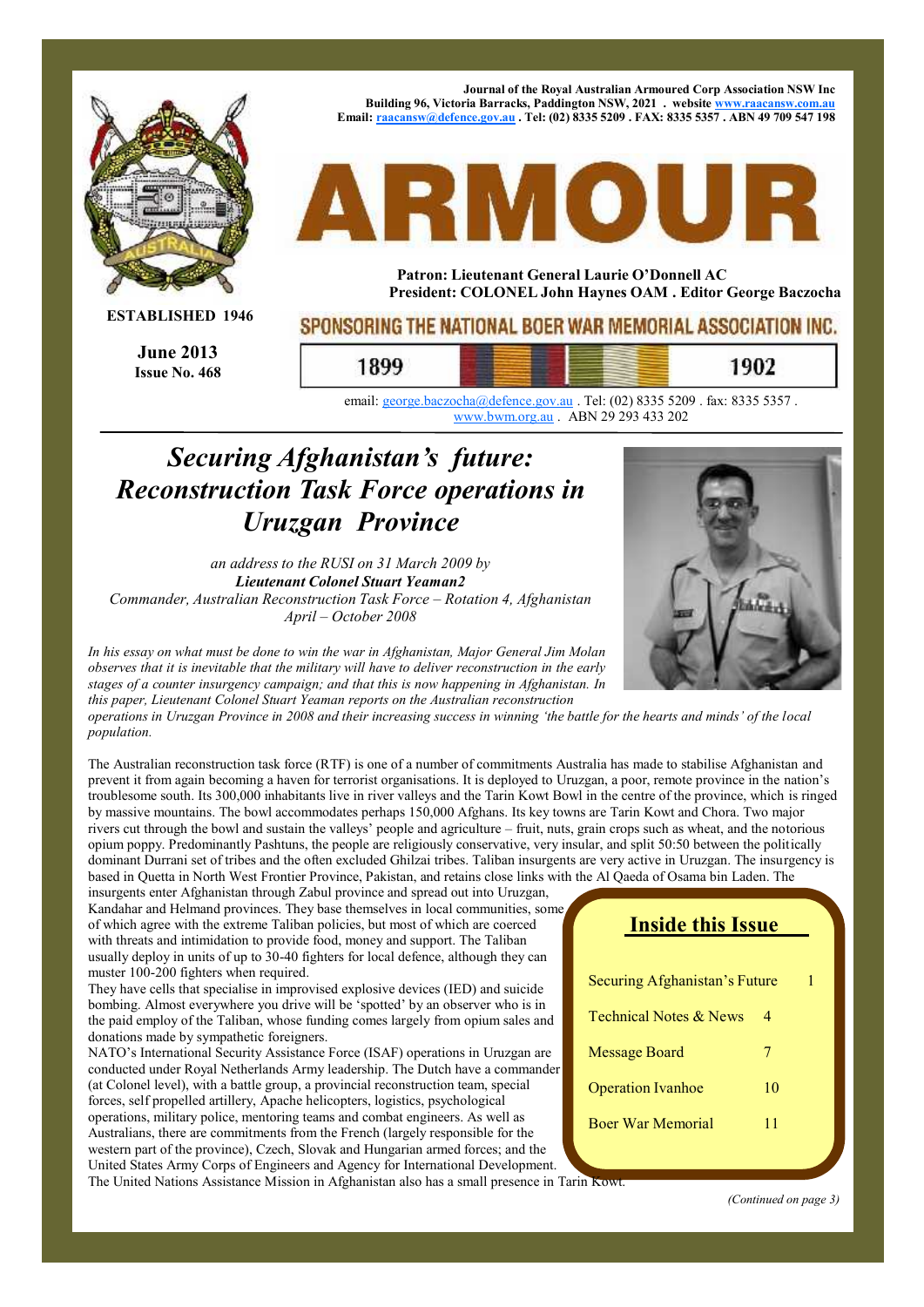## **Coming Events**



| 3 October 2013                                                                                                                                                                                                      | AGM                                                                                       | B11, Victoria Barracks, 1130hrs                                                                                                                                                                                                                                                                                  |  |  |  |
|---------------------------------------------------------------------------------------------------------------------------------------------------------------------------------------------------------------------|-------------------------------------------------------------------------------------------|------------------------------------------------------------------------------------------------------------------------------------------------------------------------------------------------------------------------------------------------------------------------------------------------------------------|--|--|--|
| 6 December 2013                                                                                                                                                                                                     | <b>Committee Meeting</b>                                                                  | B11, Victoria Barracks, 1130hrs                                                                                                                                                                                                                                                                                  |  |  |  |
| All members are welcome, afterwards we usually adjourn to the Officers' Mess<br>for a luncheon snack.                                                                                                               |                                                                                           |                                                                                                                                                                                                                                                                                                                  |  |  |  |
| <b>CAMBRAI DINNER 2013</b>                                                                                                                                                                                          |                                                                                           |                                                                                                                                                                                                                                                                                                                  |  |  |  |
| Members are cordially invited to attend a formal dinner<br>To celebrate Cambrai Day at the Royal Automobile Club Of Australia<br><b>Macquarie Street, Sydney</b><br>On Saturday 23 November 2013, 1830 for 1900 hrs |                                                                                           |                                                                                                                                                                                                                                                                                                                  |  |  |  |
| Guest Speaker Brigadier John Mackenzie<br><b>Head of Corps Royal Australian Armoured Corps</b>                                                                                                                      |                                                                                           |                                                                                                                                                                                                                                                                                                                  |  |  |  |
|                                                                                                                                                                                                                     | <b>Dress Black Tie or Lounge Suit with miniatures</b><br>(Go to page 20 for more details) |                                                                                                                                                                                                                                                                                                                  |  |  |  |
|                                                                                                                                                                                                                     | Royal Automobile Club Incorporating the Imperial Service Club                             | After some years of lobbying we have managed to get this Club provide attractive membership to both<br>serving and ex service members. Entrance fee has been waived and annual fees are half the normal.<br>Also membership bring free road side service for you no matter what car you are driving, even a hire |  |  |  |

car.

Look at the web for details of the superb facilities, best spot in Sydney, valet parking etc. www.raca.org

The RAACA NSW has established an arrangement with Invocare for special reductions for our members. It's just a matter of you deciding to take it up. Several other Ex Service Organisations have taken advantage of this

NSW Military Historical Society

This group conducts excellent monthly activities in Victoria Barracks. First class speakers on Military history present each month. Come a visitor at first and then join if it suits.

DVD of the "Fragments of War Vietnam" narrated by Jack Thompson are being snapped up by our members. Should any other RAAC association require copies we will make bulk order available at discount.

Your Association has developed a list of advice to widows of members. This list is sent to widows the moment we hear of a member death. If you are aware of any widow who has not received this list please advise the office.

Failure to advise change of address results in our "losing" many members each year. As an example, we sent out receipts for three year subscriptions to five members recently, all were "returned to sender".

2

Does anyone know where the following now live? E. Keet, P.J. Morrison, W.J. Marr, A.A. McArthur, and J. Paton.

John Haynes, President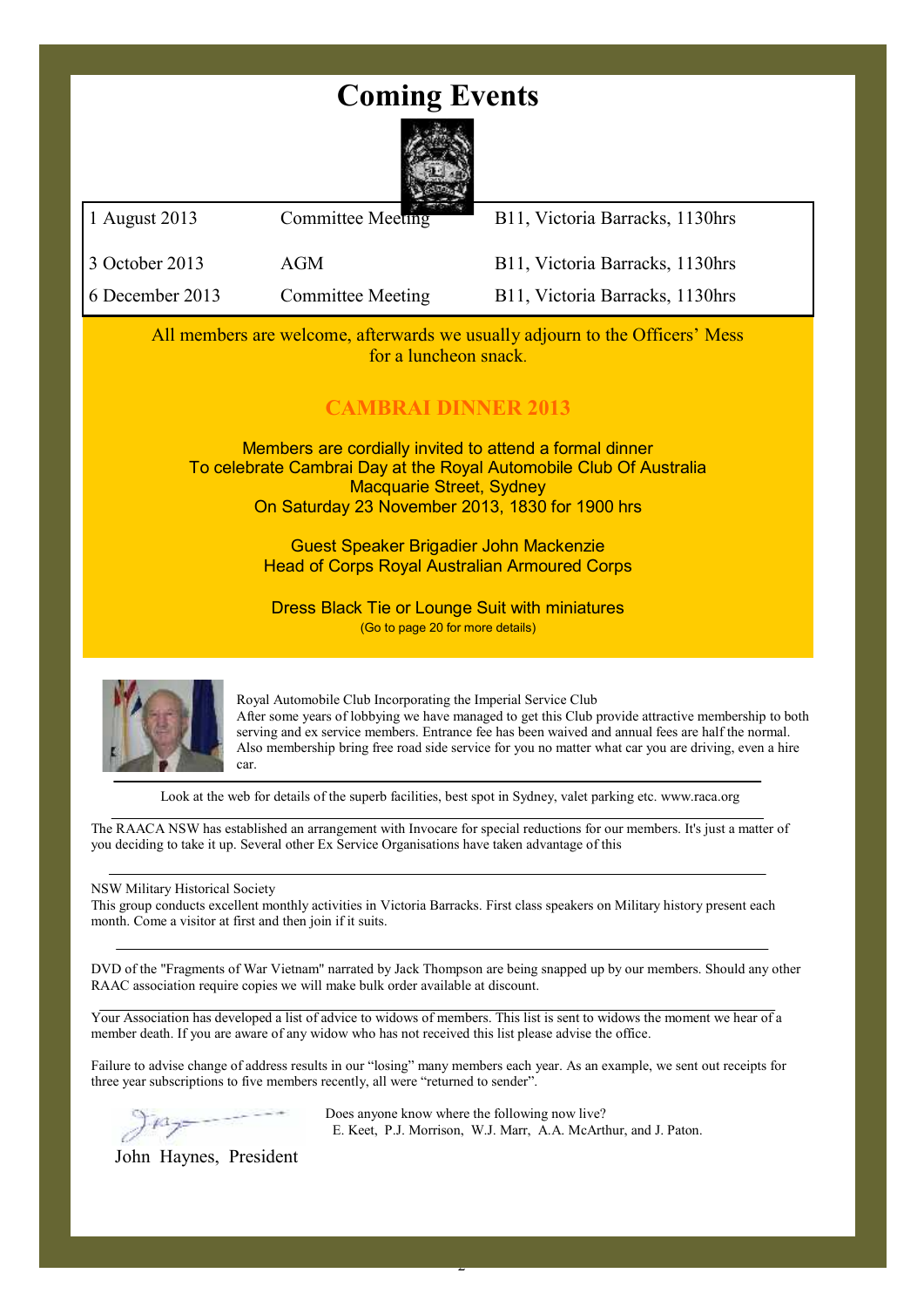#### *(Continued from page 1)*

#### **Australian Reconstruction Task Force**

The overall mission for Australian forces in Afghanistan is, as part of the ISAF deployment, to stabilize the Government of Afghanistan in order to deny the use of Afghanistan to terrorist groups. To this end, the 420-personnel Australian RTF operates to a reconstruction plan determined by the Afghan Government and coordinated with the Dutch Provincial Reconstruction Team. Dutch security elements provide a security framework. The RTF is a small, highly capable team, which provides engineering design, contract management and construction support, and is able to deploy to contested areas. It has:

- an *engineer task group*, with construction and combat engineer components and a trade training team;
- a *specialist technical works team*;

 • a *security task group* consisting of an infantry company mounted in Bushmaster vehicles, supported by a troop of nine light armoured vehicles(ASLAVs) – three of them personnel carriers and six reconnaissance vehicles, a section of mortars and fire support coordination personnel; and

a *logistic support group* consisting of a small medical team, stores group and repair workshop.

#### **Australian RTF Achievements**

To date, the RTF focus has been on securing the Tarin Kowt Bowl from the west of the bowl to the township of Chora. RTF1 commenced operations in the main township and to the west; RTF2 continued engagement in Tarin Kowt and expanded operations to the north-east; RTF3 secured Chora and commenced operations in Sorkh Margab on the east bank of the Dorafshan; and RTF4 consolidated at Sorkh Margab<sup>6</sup> Collectively, the RTFs have re-built Tarin Kowt Hospital; built one and commenced building a second basic health centre; rebuilt and enhanced a health training centre for the Afghan Health Development Service; rebuilt schools, police checkpoints and Afghan Army patrol bases; and constructed many causeways, crossings and bridges.

#### **RFT4 Operations**

I will now describe four operations that RTF4 conducted. RTFs 1-3 performed the same or similar operations in different parts of the country.

*Operation Baray Pul* was a 2 ½-month deployment to the village of Sajawul to construct a patrol base for the Afghan National Army (ANA) and a river crossing for the local community, rebuild a local school, construct wells and build a small community bakery. This deployment severed insurgent lines of communication and, despite the insurgents repeatedly posturing to attack the RTF, only resulted in indiscriminate rocket and IED attacks. The deployment saw Afghan companies for the first time employed well beyond the usual boundaries of the Tarin Kowt city to assist in the transport of stores, well-drilling and construction of buildings and the crossing. ANA engineers also assisted with building the patrol base. The ANA took control of the patrol base when the RTF departed and still occupy it.

*Operation Ubor– E – Janubi* was a 2-week operation to the eastern provinces of Zabul and Ghazni during which Combat Team Dagger drove 400 km to re-build two bridges along the vital Highway 1 and return.

*Operation Pindz Psha* was a 3-week operation in Sorkh Margab, initiating the building of a health clinic, school and bazaar. It was very important as it delivered on promises made to that community by RTF3 and changed the nature of the area, effectively winning the ʻhearts and minds' of the locals to the government.

*Operation Takht* was the ongoing engagement with the city of Tarin Kowt in which, over four rotations, the RTF has rebuilt the city hospital, the primary school and the high school; improved the city's defences; completed a causeway to improve local access; enlarged the Afghan Health Development Service training site; and rebuilt the Ministry of Rural Reconstruction and Development compound. In the process, the RTF developed good relationships with local government officials and contractors, resulting in improved construction, oversight, project management, financial accountability and technical standards; introduced systems of open, transparent tendering; and enforced realistic costing of delivered works. RTF engineers negotiated with local contractors to employ youth trained by Australian engineers at the RTF's Trade Training School. To date, the RTF has invested over \$20 million in Tarin Kowt, resulting in its re-birth as a provincial city with a highly active economy, a palpable sense of confidence, and virtually no security issues. RTF engineers imparted sufficient knowledge and experience that not only was the RTF able to contract local companies to build quite complex bridges and buildings outside the city where previously no companies had felt safe to go, they inspired the local Ministries to undertake their own contracted works to build two bridges, one in Tarin Kowt and one in Chora, without RTF support.

#### **Lessons Learned**

The RTF is involved in both a stability operation and the counter-insurgency fight which extends across the south and east of the country. The two types of operation mutually support each other – a major lesson in itself. The RTF experience has reinforced, or at times required relearning of, lessons from other earlier conflicts – Malaya, Vietnam, Algeria and recently Iraq – and have validated contemporary United States and Australian doctrine on stability operations conducted alongside a counterinsurgent war. Australian doctrine on ʻadaptive campaigning' describes five mutually re-enforcing lines of operation – joint land combat, population protection, information actions, population support and indigenous capacity building. These are being delivered by the RTF in conjunction with Dutch and other Australian forces. Our experience is that these are, indeed, the important lines of operation and, when conducted properly, will position political decision-makers to successfully conclude the war. Australia has developed a comprehensive campaign plan<sup>8</sup>, which enunciates the steps that will lead to control of the province. To date, this approach has brought stability to a little over half the population in the province and led to government/NATO control over the key areas of the Tarin Kowt Bowl, Chora and Dehrawud, with a key presence in the outlying towns of Shahidi Hassas and Chas Uruzgan. Ten key lessons that have been reinforced by our RTF experience are described below.

#### *ʻHearts and minds'*

The Afghanistan insurgency is not as coherent as is often portrayed. There are key radical groups based around Pashtu leaders, most of whom live in Quetta, but many local supporters are insurgents more by circumstance than commitment. Many issues drive local communities to take up arms against the central government, but the more important ones are economic necessity, intimidation, and desire for revenge for personal sleight or injury. Lack of employment, absence of government authority, injuries perceived or real done by ISAF, and absence of development, are touchstones used by insurgent groups to seek support. Insurgents pay individuals a pittance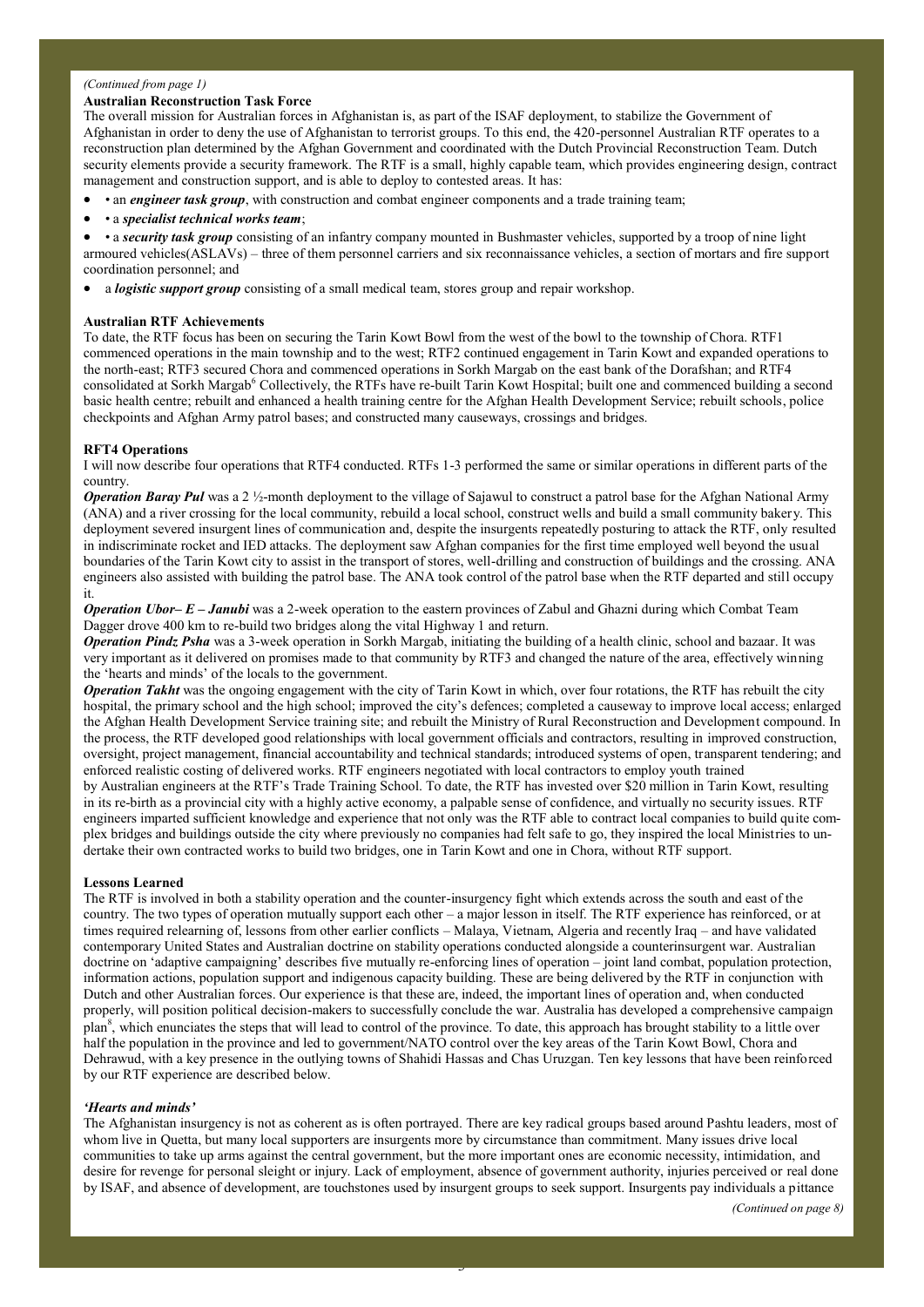## **Technical Notes & News**

## **The ADF's cunning antiarmour Rounds**

**Anti-armour shells are set to return to the Australian gun-line after a successful test firing of new artillery rounds. The new top-attack anti-armour rounds, known as SMArt 155, deploy two sub-munitionsin flight that independently target and attack heavy or light armoured vehicles in an area up to 35sq km.**

Once fired, the German-designed round releases submunitions at heights up to 1500m, which descend under parachute and use infrared sensors and radar to scan for targets. When a target is located the sub-munition fires an explosively formed projectile at the softer armour on top of the vehicle.

Gunners from 102 'Coral' Bty assisted in the firing of nine of the new rounds from M777A2 155mm Howitzers at the Proof and Experimental Establishment, at Port Wakefield near Adelaide from August 27-31. DMO personnel collected data or barrel pressure, muzzle velocity, flight trajectory and submunition performance. The trial also included ammunition inspection and fitment of electronic time M762A1 fusing. The data collected will allow the new rounds to be introduced into service in 2013.



Establishment OC MAJ Mike Hartas said it was one of the more complex trials the unit had completed this year. "The data collection requirements and ensuring that all the questions that needed to be answered could be answered from the one trial has meant my staff have worked hard for a number of months," he said. "A trial such as this one needs to be done right the first time due to complexity and cost."

Once a fire mission is called with the SMArt 155, the gun-line only needs targeting information and to set the fuse before firing. "SMArt 155 will add to the capability offered by gunners through a highly advanced munition," he said. "The ammunition is simple to employ but intelligent enough to know which targets are not operational or have been hit through previous fire missions, and therefore keep scanning for a new target"

*— Andrew Shipton/ArmyNews*

ADM's Defence Week Premium Edition - ISSUE No. 234 | 6 DECEMBER 2012

## **Role for Bushmaster post Afghanistan**



**According to Defence, the Bushmaster Protected Mobility Vehicle (PMV) will provide an enduring protected mobility capability for Army as operations draw down in Afghanistan. Drawing from its experience over the past decade – a period of high operational tempo – the Army is currently reviewing its force structure and equipment provisioning as part of Plan Beersheba, with the aim of establishing a more capable army for the future. Plan Beersheba** involves, in the first instance, the development of **Multi-role Combat Brigades**, based on the **1st, 3rd and 7th Brigades**, which have fundamentally common structures containing all elements of the combined arms team. Defence says the Bushmaster will be an integral component of the Plan, particularly within the Multi-role Combat

Brigades, and with Bushmaster more widely distributed across Army.

Looking at potential future roles for the Bushmaster PMV the **Land 400 Concept of Operations** provides further Defence thinking on the provisioning of the three Beersheba manoeuvre brigades, and discusses the roles of combat support (CS) and combat service support (CSS) assets within the close combat zone. Within the direct fire zone, there will be the combatants and enablers required to win the close battle. Those enablers that transit the direct fire zone will be mounted in protected mobility platforms provided by Land 121 and legacy fleets. There will be an increased reliance on Land 121, legacy fleet protected mobility and rotary wing assets to transport dismounted systems (e.g. personnel, weapons, sensors) to support LCVS-based Schemes of Manoeuvre.

Due to the high level of protection the Bushmaster PMV and its family of single and dual cab vehicles offers over Land 121 logistics vehicles, where protection is focussed on the cabin, it may make sense to acquire a number of these combat service support-style vehicles for the transport/resupply of ammunition, weapons and sensors, close to and within the direct fire zone, especially in urban terrain where mines/IEDs and small arms fire may predominate. *For more on the Bushmaster fleet, keep an eye out for the upcoming September edition of ADM. Australian Defence Magazine issue218 , 16 th August 2012*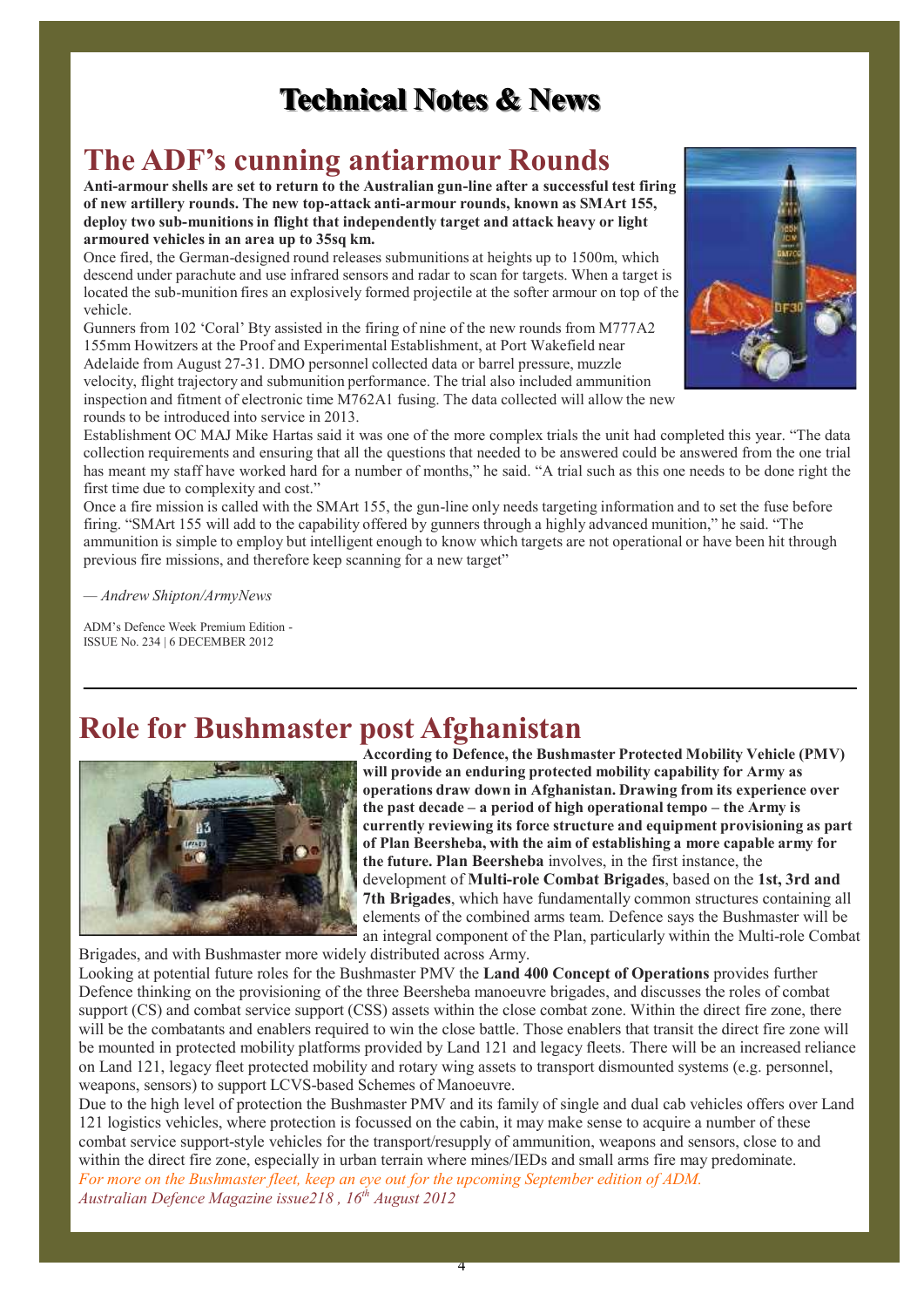## **Russian armoured vehicles to roll on single platform**

### By Ilya Kramnik



Russia is the first to be switching to a uniform combat platform in three major types of ground vehicles, which will presumably make them easier and cheaper to build and maintain, while their modular design will allow to develop different

systems, depending on their purpose. The first platforms of this kind of modular design will be produced in two to three years.

Russia's Defense Ministry has approved the design of a new heavy crawler platform for the Russian armed forces, says Major General Alexander Shevchenko, Chief of General Tank

Automotive Directorate. The development of "perspective technologies" for the Russian military is now going through a major transformation. What comes out of this can forever change the country's army.

"Standardization can simplify both the maintenance and combat application of the military hardware, increase modularity in its design, including possible usage of versatile target modules on chassis to meet different objectives. All platforms have the so-called "open architecture" avionics to make it easier to add new systems," says Viktor Murakhovsky, an expert on armoured vehicles. "Different hardware complexes can be built on the basis of a single sighting-system node by adjusting the number of various observation channels to create a system for a combat, reconnaissance or a command vehicle."

A new versatile armoured platform, "Armata," is expected to "set to rights" the Russian armoured forces, plagued by chassis and components of every stripe. The most popular tank, the T-72, and its upgrade, the T-90, will be revamped to stay in the Russian army, except for its first-line units , which are to be equipped with the cutting-edge "Armata" by 2015 to 2025. But the T-90 won't disappear for good as its recent modification, known as the T-90S, is in fact set to keep its export market. It was announced that the T-90S will made its reappearance at the Defexpo-2012 show in India.

The Russian armed forces will have as many as four versatile base platforms: the "Armata" crawler platform for heavy tanks, infantry fighting vehicles and other types of motorized infantry brigades weighing up to 65 tons. Among other projects are the "Kurganets-25" medium crawler platform in the 25-ton range and two wheeled platforms – a medium 25 ton and a light 10-ton platform of the "Bumerang" family.

The idea to build modular-design platforms was up in the air for quite a while. The collapse of the Soviet Union crippled the production of already existing hardware and stalled its further development. The West was the next in line to dip its toes in this water, with the American line of the "Stryker" wheeled combat vehicles and a whole family of Medium Tactical Vehicles (FMTV) clearly coming off the charts.

Still, no Western army ever considered bringing all vehicles of all weight classes onto a single, unified platform. The US tried to grapple with this task in its modernization program called Future Combat Systems (FCS), which was cancelled after over-ambitious plans of the US military command to outfit its vehicles with cutting-edge equipment threatened to drain its funds.

Russia had it easier, having had to learn from the FCS example, which proved that any sweeping modernization can only bust the budget. In this sense, Russian armoured vehicles, which are capable of employing both the existing equipment and systems that are still under development, have much more chances to come off the blueprints and into reality.

Source: Defence Update Military Technology and News



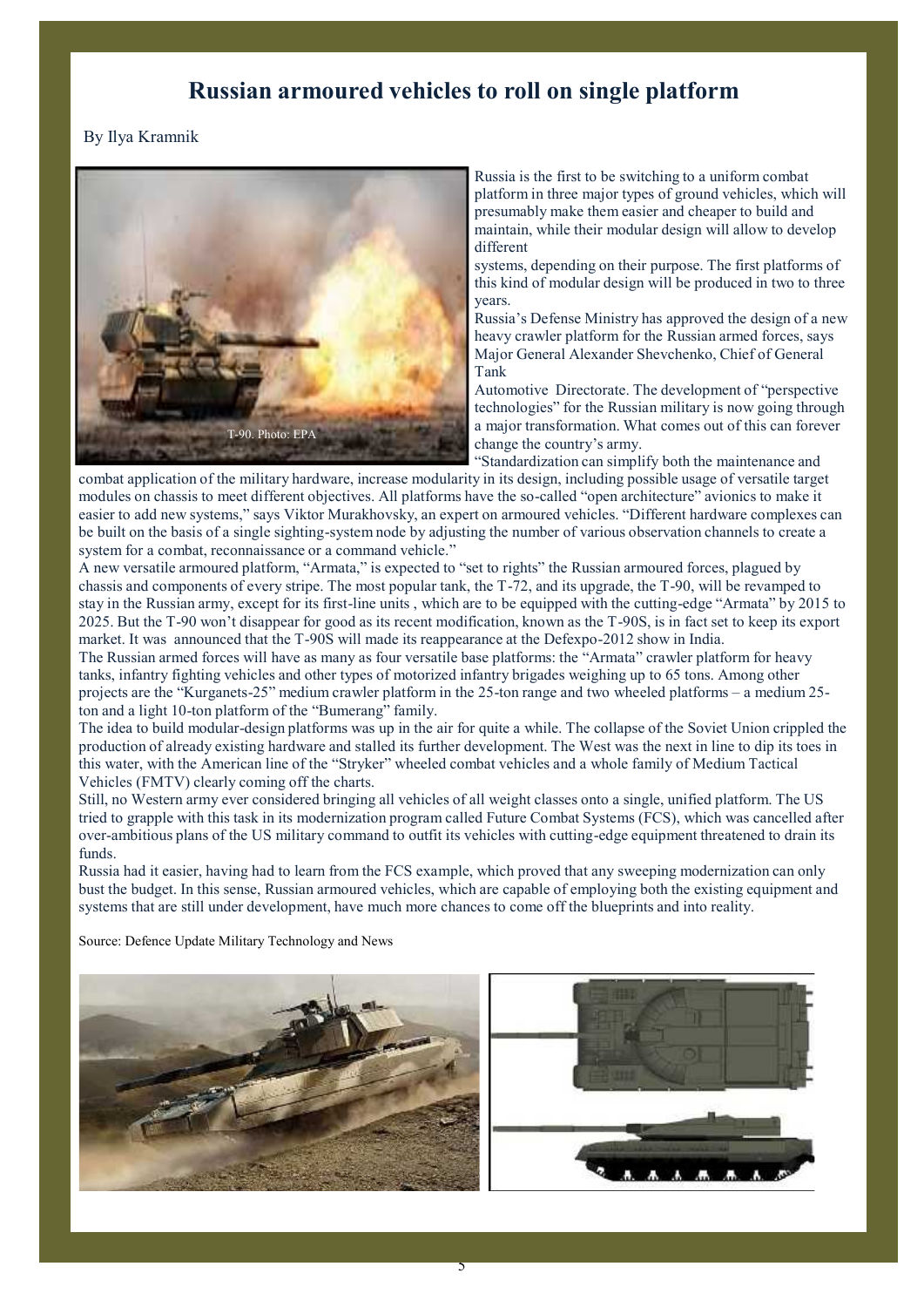## **So how fares the Army's ASLAV upgrade?**

**Upgrading the Army's Australian Light Armoured Vehicles (ASLAV) has not gone quite as smoothly as hoped. Back in June 2010 Land 112 Phase 4 ASLAV upgrade, received second pass approval when Armatec Survivability Corporation and General Dynamics Land Systems - Australia (GDLS-A) were awarded a contract to provide survivability enhancements and refurbishment to 113 ASLAV.**

These improvements were to extend the service life of the vehicles and provide increased crew protection against a wide range of threats, including Improvised Explosive Devices (IEDs), landmines, bullets, shrapnel, and explosive blast. The enhanced-survivability kits were said to represent world-leading, combat-proven, advanced, composite armour technology developed and produced by Armatec Survivability in Canada. The pre-modification, refurbishment, automotive upgrades, and installation of the enhanced-survivability kits would be done by GDLS-A in Adelaide SA. Scheduled to have begun in 2012, the combined value of the project was A\$302.8 million.

But it seems that Armatec 'oversold' its solution with the DMO's Warren King telling a Parliamentary Inquiry that while Armatec had represented its upgrade as a low risk, off-the-shelfsolution, it was found to be technically risky, involving modificationsto the vast majority of ASLAVs in one form or another. While the Armatec solution was dropped, the upgrade to the ASLAV fleet is said to continue as a priority project, with other solutions under consideration, but there is a paucity of information about its progress.

According to official sources as of May last year, the DMO has acquired 144 additional ASLAVs, 59 remote weapon stations capability, nine Crew Procedural Trainers and conducted an automotive standardisation program for the Phase 2 vehicle. The project is currently acquiring Multi Spectral Surveillance Suites for integration on the ASLAV through the ASLAV Surveillance Project. Minor facility upgrades in the three units that operate the ASLAV fleet are also occurring. The ASLAV Surveillance Project will provide an integrated sensor-based surveillance capability for ASLAV Surveillance variants operated in the Australian Army's Cavalry units. The Multi Spectral Surveillance Suites is a mast mounted radar and electro-optic surveillance system to be fully integrated on the ASLAV Surveillance variant. The contractor for the delivery and integration of the Multi Spectral Surveillance Suites is US company DRS Sustainment Systems. The project has reached the stage concerned with the production, testing and delivery of 18 Multi Spectral Surveillance Suites units. Initial materiel release of the Multi Spectral Surveillance Suites has occurred.

In related news **General Dynamics Land Systems-Canada** (GDLS-C) has been awarded a contract modification for upgrade of the Canadian Army's 66 additional LAV III combat vehicles. The latest US\$133.25 million contract modifies the previous US\$1.05 billion award secured by GDLS-C for modernisation of a total of 550 LAV III vehicles in October 2011. Under the new contract, GDLS-C will upgrade the additional 66 vehicles by improving their survivability, mobility and firepower, with an aim to eventually extend the fleet's service life to 2035.

*ADM* understands the upgraded vehicles will provide the Canadian Army with one of the most advanced and modern vehicles of its type in the world. Survivability improvements include integration of double-V-hull technology and add-on armour protection, as well as energy-attenuating seats to help boost the vehicle's crew protection against mine blasts, IED attacks and other threats.

A powerful engine, robust driveline and suspension and a Height Management System (HMS) will be incorporated as part of mobility system upgrades to optimise the vehicle's automotive performance, handling characteristics and payload capacity.

In addition, the company will enhance the 25mm turret's crew ergonomics and its capabilities by integrating larger hatches, and advanced technologies, including improved fire control, thermal, day and low-light sights and data displays. Upgrade work under the contract is scheduled to be carried out at the company's facilities in London, Ontario, and Edmonton, Alberta, as well as at its Canada-wide supplier base; it is expected to be complete in 2017. The LAV III is a derivative of the **MOWAG Piranha IIIH 8x8** vehicle, and 651 are currently operational with the Canadian Army as its primary mechanised infantry vehicle.

Australian Defence Magazine's Defence Week Premium Edition ISSUE NO. 231 – THURSDAY 15 TH NOVEMBER 2012



Copies of Ironsides are available on request from the RAACA NSW Office post free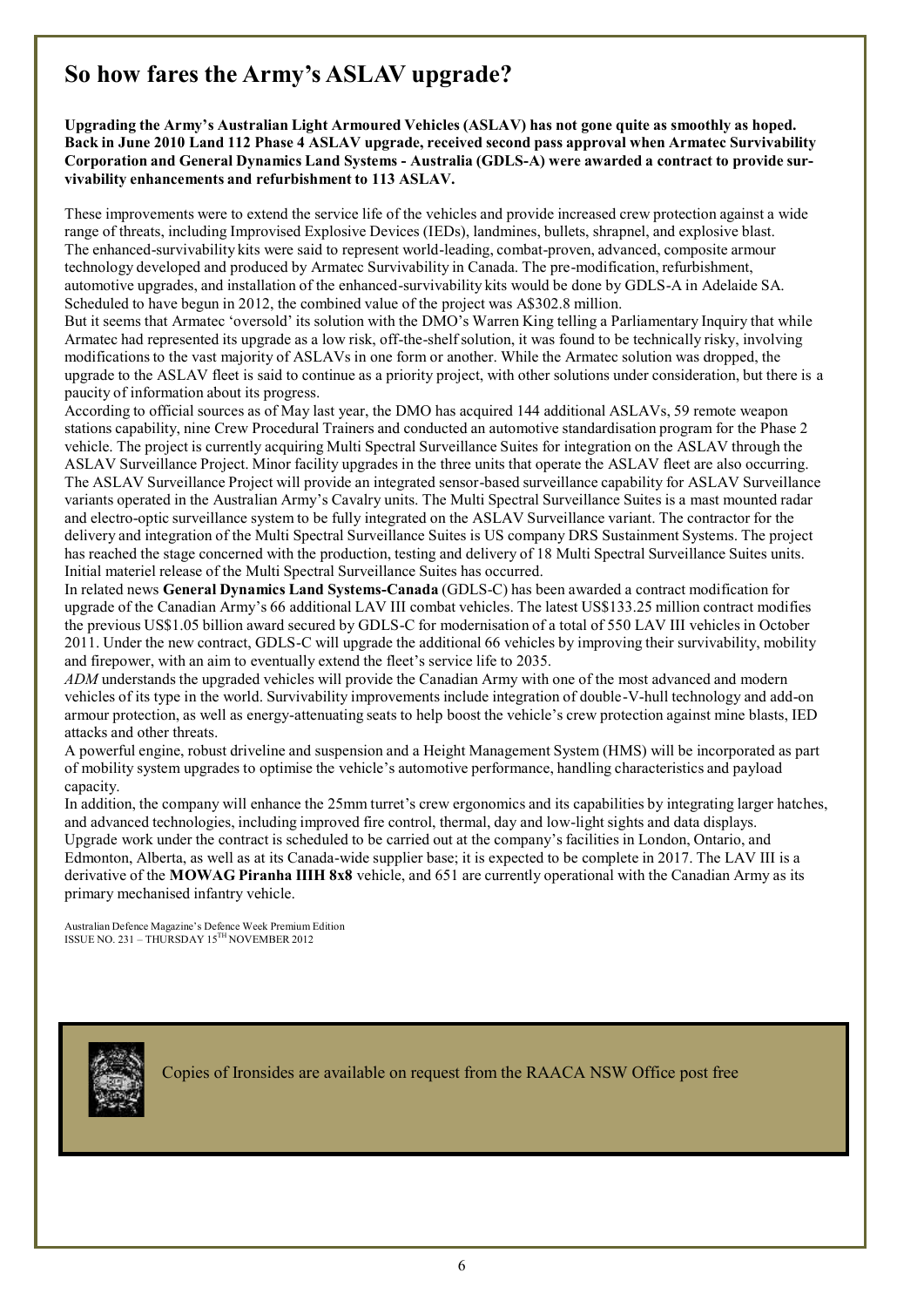## **Message Board**

**On This Day16th April 1865**

**General Sir Harry Chauvel. Commander Desert Mounted Corps Birthday. Australia's First Corps Commander.**

"General Sir Harry Chauvel GCMG, KCB, Commanded Desert Mounted Corps 1917/19. Inspector General in Australia 1919/30. CGS 1922/30. Born Tabulan, 16 April 1865. Died 4 March 1945"



**From:** Light Horse [mailto:plumes.newsletter@gmail.com] **Subject:** Stamp Issue! From LTC John Boyce Hello,

In case you haven't seen this yet, I thought you might be interested to know that Australia Post will issue two postage stamps about the Light Horse, including a First Day Cover on 10 May 2013 that shows the 4 LH badge.

It's a joint release with the Israeli postal service, timed for the World Stamp Expo here in Melbourne. Cheers,

John Boyce Ich Dien

From: Graham Ware [mailto: *gbware2@bigpond.com]* **Sent:** Sunday, 5 May 2013 17:44 **To:** VBS RAACANSW **Subject:** Combat tank models 1939-1999

My son-in-law has recently passed away (51 yr) and we have found his tank collection .. 86 models in scale {1 to 70 approx }.. up to yr 2003 model... all in hard case, clear plastic containers {17cm long/ 7cm high/ 7.5cm wide} plus folders re military history and technical data plus shelving {same plastic} to display them. As new condition. Models/ cases/ shelving originally costing \$2000.00 +. Willing to let them go for \$1500.00 or near reasonable offer.If you think any tankies would be interested would you display in next Edition of Combat { advert. costs accepted}. Models can be inspected at my home in Blaxland.

Graham B. Ware Member RAACANSW

**From:** Burke, Lindsay SGT **Sent:** Thursday, 9 May 2013 11:51 **To:** VBS RAACANSW **Cc:** Baczocha, George TPR **Subject:** Error in March edition of Armour

Sir,

I write with some disappointment regarding the vale notice of our member Don Weedon in the March edition of Armour. Don claims to be alive. In future if you have reports of the death of one of our members could you contact me for confirmation prior to going to print. Please feel free to contact me on any matter of mutual interest. Yours in Armour

7

Regards Lindsay Burke Secretary 4/19 PWLH Association Simpson Bks Vic 3085 lindsay.burke@defence.gov.au

*Please accept our sincere apologies Ed*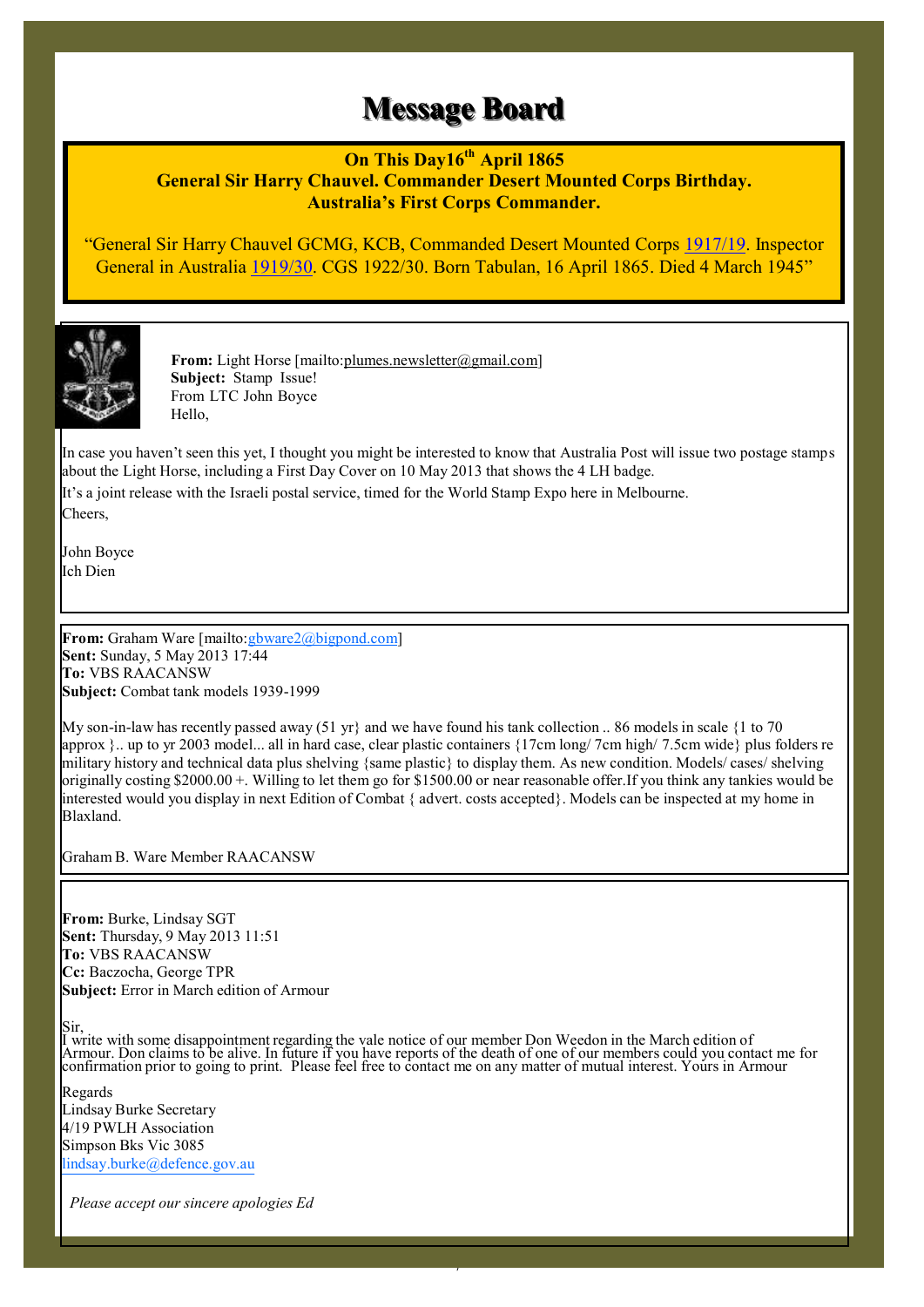#### *(Continued from page 3)*

to report on movements of government or ISAF forces, transport weapons or ammunition, emplace bombs or fire rockets. Nevertheless, seldom are these things done for hatred or desire to see the Taliban returned – the need for cash often outweighs the potential danger of the task. The first major lesson we learnt, then, was that it was this group we had to separate from the Taliban by winning them over with definable improvements in their living standard, access to education, health, or economic improvement.

#### *Reconstruction*

There are no greater weapons for an insurgency than a government's broken promises. We learnt that the reconstruction of key infrastructure was the lynchpin in convincing local communities of government sincerity and commitment. The construction of hospitals, schools, bridges and health clinics improved the life of the local community and demonstrated the presence of the provincial government whose leaders we involved publicly at every opportunity. These attempts to win local ʻhearts and minds' for the government are being successful; and by winning back the people of Uruzgan, village by village, we expect to marginalize the more extreme Taliban elements and bring the incidental Taliban back into the community. This was experienced on a small scale in Sorkh Margab where we were able to use the routes through the village almost with impunity and on a number of occasions locals actually identified IEDs or handed them in to us.

#### **Capacity building**

The RTF also has been successful in building the capacity of local communities. It established a trade training school in Tarin Kowt in which local youth are given basic skills in carpentry, plumbing, block work, generator maintenance and so on. The youth are paid a good wage, achieve a basic standard of skills, learn teaching methods and develop a work ethic. To facilitate skills transfer, Army instructors are understudied by previous graduates who have been working with us for about two years. The RTF guarantees work for its graduates in local firms and, to improve the course, seeks feedback on course content from their employers. The works team invested many hours mentoring the local government engineers and contractors to improve their technical standards of inspection and quality of work, including teaching how to tender and contract works and how to manage those in construction. This has improved the capacity and technical competence of firms; and introduced work practices designed to extend the life of newly constructed buildings in the town to the extent that local engineers have undertaken to build two bridges and a new headquarters building on their own initiative without ISAF help. Lastly, the injection of capital directly into a series of towns has re-juvenated the local economies. Tarin Kowt has gone from a lawless broken-down place to a vibrant community with a large number of merchants and people trading about the city. This effect has also been felt in Dehrawud in the west and up in Chora in the north-east. The works team even convinced local contractors to go beyond Tarin Kowt to Baluchi, Sorkh Margab and Kotwal to deliver on works in those communities, where previously it had been considered too unsafe to do this. This was so successful that a local contractor was employed to construct the 145-metre Kotwal river crossing and the Sorkh Margab health centre and local school.

#### *Tribal structures*

Tribes in Afghanistan have been the guarantors of security and wealth for individual Afghans for centuries. One reason the Taliban was able to impose itself successfully on the Afghan people was that tribal structures had been decimated by the long war with the Russians and subsequent civil wars. Surviving tribal leaders had lost much of their status. We learnt to deal with the local tribal leaders and enhance their position within their local community. This made it harder for the Taliban to insert itself into the community – it became the outsider. In Uruzgan, which is very insular, life could be made harder for Pakistani Taliban insurgents simply by enhancing the local leadership.

#### *Size and duration of presence*

The size and duration of your tactical footprint is important. The insurgents faced by the RTF were not the fanatical insurgents sometimes encountered in the western and southern provinces, although that was the group we faced when employed in Ghazni, Zabul and Kandahar. The Afghan insurgents in the bowl followed the tactical playbook pretty well, fading away in the presence of superior forces and only grouping where they sensed a weakness or an opportunity. There were zones that they would choose to defend and sometimes defend vigorously, particularly if their leadership was threatened. However, the RTF seldom deployed outside of Tarin Kowt in anything less than a reinforced platoon size and usually I had the entire RTF forward deployed with 190 or more personnel and the ability to reinforce with strength at any point. This meant we were hardly challenged by the Taliban – we were simply too big. Our platoon commanders and company commanders also made excellent use of their assets and on one of the few occasions where the Taliban shaped to fight, we employed tactical manoeuvre to occupy key positions that made their position untenable and the group faded away. Insurgents, therefore, dropped back to attempts to rocket our positions and use IEDs. The length of time in location was a second vital consideration. We stayed in our forward operating base at Baluchi for 2½ months and then handed over to the Afghan Army. The positions in Sorkh Margab and Chora were occupied for 2–3 months before we arrived and are still maintained. All this has meant that there has been a continual presence in these areas and the effects are palpable, with the insurgent presence curtailed and attacks becoming negligible. This, however, is merely a relearning of the same lesson from Iraq and Vietnam, and earlier in Malaya, where bases in the insurgent heartland were occupied to deny enemy access to the area.

#### *Simultaneity matters*

One of the methods NATO uses at the operational level is the clear-hold-build concept. The linear aspect of this activity – finishing one stage before moving to the next – is the problem with this description and is not what we did. We did all three things simultaneously. We deployed to a site, conducted initial meetings with the local leaders and then stayed. In doing so, we conducted the phases – clear, hold and build – concurrently. We established a basic patrol base and commenced community engagement and in-depth patrolling to interdict insurgents moving in the area. We then constructed a long term patrol base with the support of the Afghan Army and to their specifications as they would later occupy it. At the same time we also began work on a bazaar, school and crossing point for the local community.

We supplied some food and aid to the local community and also helped out with some medical emergencies and in one case diffused a rocket that had been fired at us and landed in a mosque.

#### *Surprise and manoeuvre*

Local communities gain no sense of improved security when counter-insurgent forces simply move on after conducting a clearance, particularly where there has been no challenge to the insurgents' sanctuary areas. The clearance causes the insurgent little concern. Rather, it often gives him the initiative, allowing him to fade away in one area only to strike in a previously cleared one. RTF4 occupied a key location at Baluchi that directly impacted the lines of communication between three insurgent strongholds – we did it unannounced and stayed.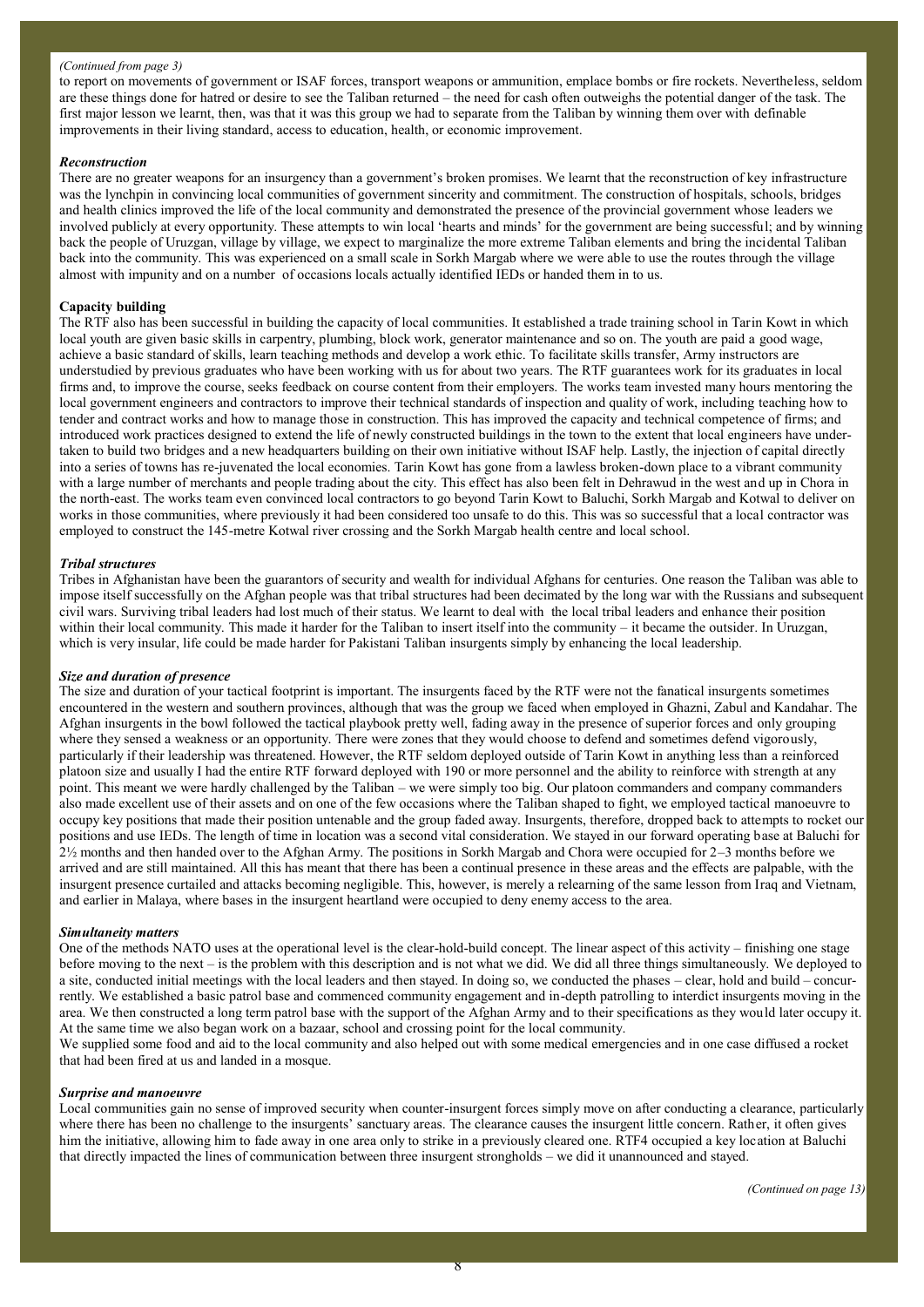**The letter below was received from General Latchford's son, Mark**

 $Funk$   $A$   $364$   $Fleac$ 3 Rennecome Rd, Hannan Kong SAR lot Harol 2013

Pear Colonel + Neo Haugnes. a belated thank you, from my brothers ance I , for the words is your card, Other Dealy about Mercewer, there you seyour magnificent counsel + support to us, an we death with Dad's passing + 1-Particular, helping arrange the Comp's Participation. Hast reportantly, there you Son mones, many years of Succession help and support our satter. It marge a world as disserence for Dace to know you were at his Side . Os you know, the Omnoured his life. Dace adviced your morgh, NIS INTE . L'ability de hacelle So much , a top as your distinguished Sa Much , a they someologiq words Array cheristers by Price + this way dechaco + 1. gentless like to write to the RAAC

Consecration of the 1st armoural Reg. assoc. Cossociation & the lot converse there is world to there there for their thanks as always Para success. Han Latchered.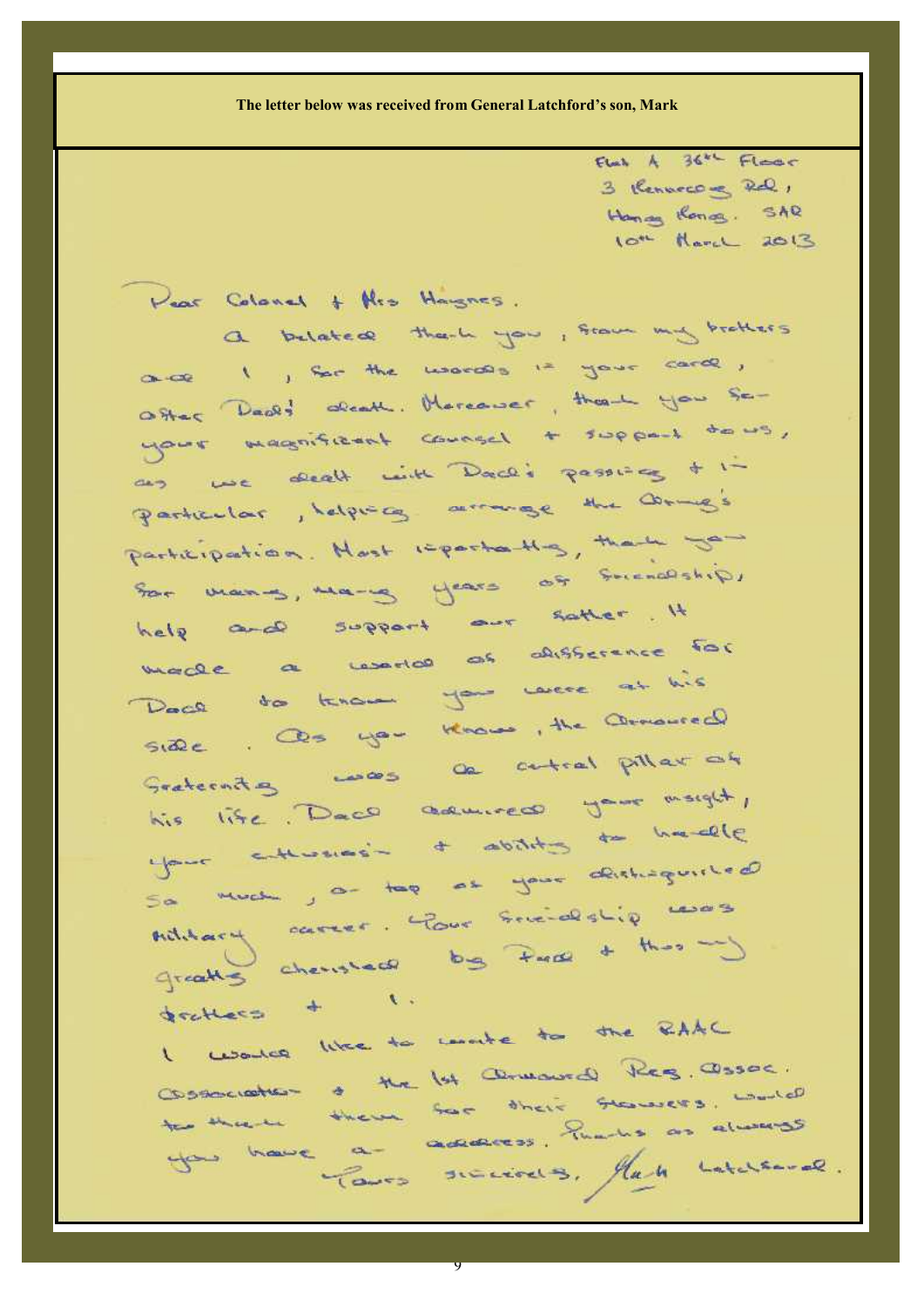

A Bit of nostalgia here, borrowed from the Tunnel Rat's magazine. We tankies never got the experiences enjoyed by the Vung Tau warriors so our morals were preserved

(Received in an email from Mike Butler)

## **Op Ivanhoe: the last battle**



The map showing the engagement of Australian and NZ units with the NVA

WO2 Warren Dowell recalls the final battle in Vietnam as Cpl Cameron Jameison of the Army Newspaper reports.

In 1969 there weren't too many delays once you decided to join the Army.The need for soldiers was so



WO2 Warren Dowell retired after 20 years in the Infantry Photo by Cpl Cameron Jamieson

great that you were off to recruit training almost as soon as you had signed on the dotted line.

Warren Dowell was a 17 year-old lad, not long out of high school, when he marched into

Kapooka in January that year.

After his recruit and infantry training he found himself posted to 4RAR, and in May 1971 Cpl Dowell marched through the streets of Townsville with the men of D Coy 4RAR to board HMAS Sydney for the trip to Vietnam.

On August 18, 1971 the Australian Government announced that the 1st Australian Task Force would be withdrawn by late December, with logistics units to follow soon after.

Exactly one month later 4RAR, with an attached company of New Zealand

infantry, began Operation Ivanhoe, which was designed to destroy the

enemy who were moving south back into the Phuoc Tuy province from the Long Khanh province. Unfortunately for the diggers of 4RAR/NZ, a command decision had been made to withdraw the Centurion tanks of C Sqn 1 Armd Regt from Vietnam prior to the cessation of the task force's field operations, so the infantry were left to carry on without support from their armoured comrades.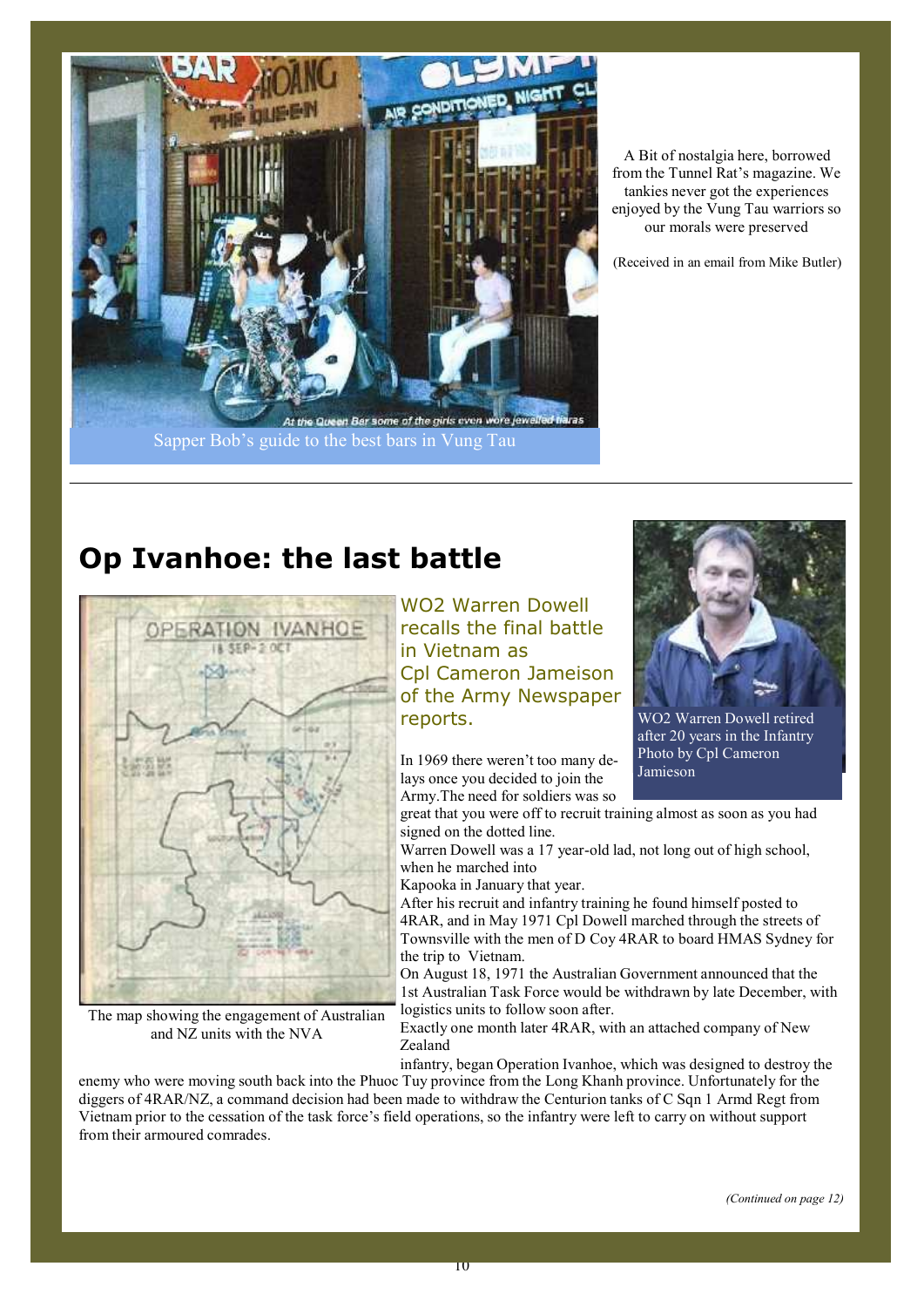

## Fragments of War—VIETNAM

Members will recall that we had copies of the Tape of this video, which is narrated by Jack Thompson, for sale some years ago. We still have one or two of those tapes left at \$25 each.

Now we have had the Tape converted to DVD for sale at \$10 with postage free.

It is an excellent résumé of the War.

Please contact the office for your copy



**Statement by Mr Tim Fischer**

In a vibrant nation, the past and present counts a great deal in shaping the best way forward and the very best future.

On the occasion of the very birth of the Commonwealth of Australia, Australian soldiers and support unit personnel were risking life and limb in fierce action in the Boer War in South Africa and yet no memorial exists in the Nation's capital to honour the Boer War veterans, although space has been set aside in Anzac Parade. This missing memorial renders asunder the core fabric of the nation and can and must be rectified by the raising of sufficient funds to get **the brilliant design already agreed proceeded with, as soon as possible.**

We need a Boer War memorial for completeness with regard to our vital military heritage and it is with this thought in **mind that I urge your taking up the cudgels and give, to help bring it about.**

### **THE FUTURE OF THE NBWM**

We need to be drip fed \$180,000 per month from Oct to have chance of completing the NBWM by the ANZAC Centenary. You see the sculptor will be ready to start on mounted trooper number two by then and it doesn't look as if we will be able to fund that at this stage.

We want the Government to be fair for example; the ANZAC Centenary which we hoped would fund the NBWM has been just recently closed off at a total of no less than \$140,000,000., yes \$140M. That works out at roughly \$3,000,000 per thousand soldiers KIA in WW1. We lost 1,000 soldiers in the Boer War so where is our \$3M?

If anyone knows of a company with deep pockets please advise the office so we can make an approach for assistance.

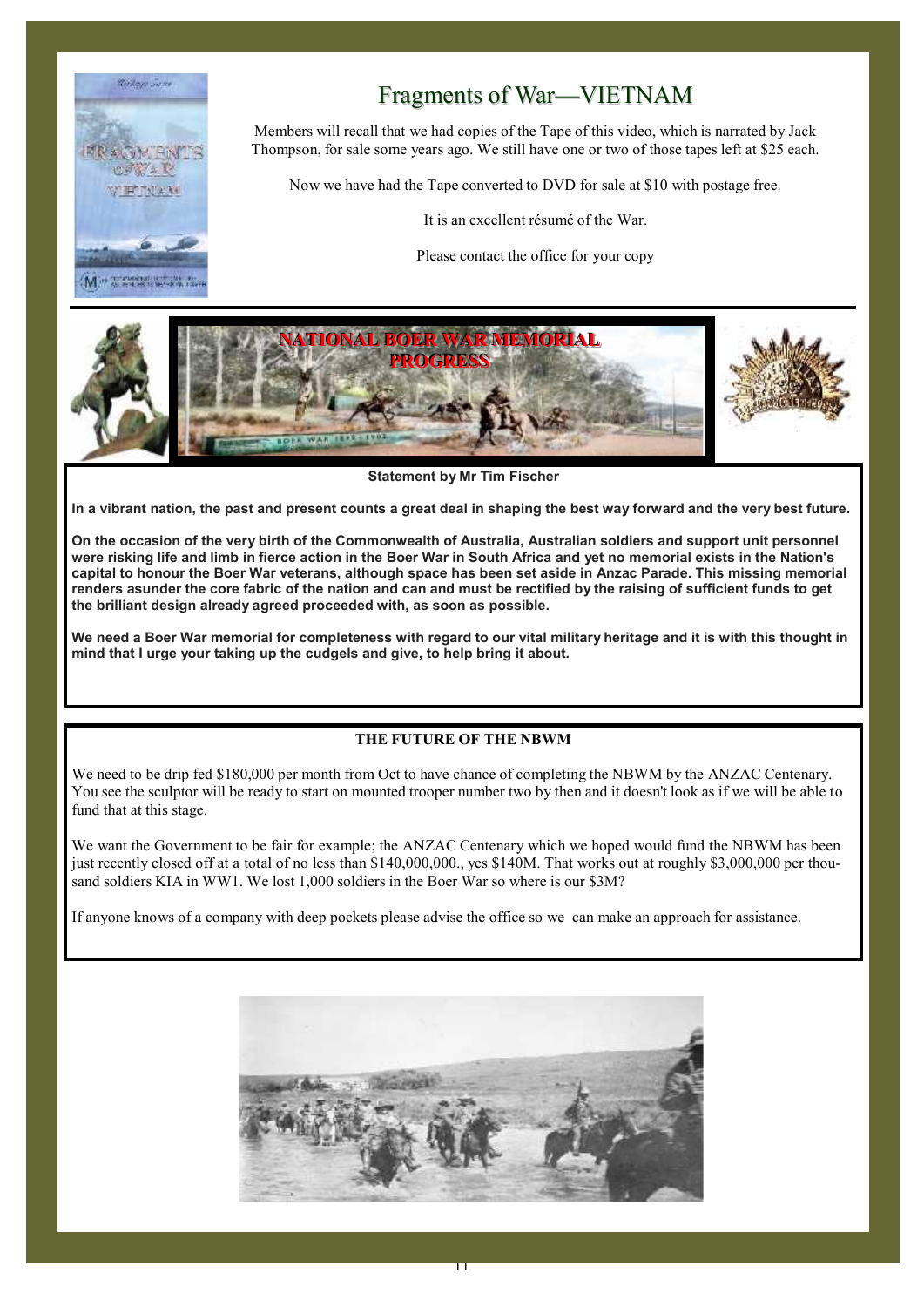# **Vale**

Corporal Richard Kerry BROWN Service No: 2786511 Service: Army Service Between: 12/02/1968 and 25/02/1969 Total Days: 380 Unit: A Squadron, 3rd Cavalry Regiment

### **Returned & Services League of Australia WWW.RSLANGELESCITY.COM**

http://www.facebook.com/rslacity

#### *(Continued from page 10)*

Op Ivanhoe was only a day old when the enemy showed they were looking for a fight.On the night of September 19, North Vietnamese Army (NVA) troops fired rockets and mortars against a South Vietnamese Regional Force outpost located at Cam My on Route 2, which connected the Australian base with the Americans at Black Horse camp.

A relief force of Australian APCs was ambushed as it approached the outpost, by a strong force of enemy firing RPGs and small arms.

The next day, the men of 11 Pl from D Coy 4RAR/NZ contacted an enemy platoon, which resulted in four dead enemy soldiers being left on the battlefield. Inspection of their dress and equipment, coupled with the tactics used by the enemy soldiers, indicated they were from a well-trained and supplied NVA unit.

On the morning of September 21, following the discovery of well-worn tracks that indicated the presence of hundreds of enemy soldiers, the OC D Coy made the

decision to draw the company's platoons together to prevent them from being overrun should they run into a superior number of enemy troops.But while 12 and 10 platoons moved towards 11 Pl, an enemy force of more than 60 soldiers tried their best to eliminate 11 Pl. Twelve Platoon were still about two kilometers away when they ran into an enemy bunker system. The opening bursts of fire left the lead Australian scout dead and several of his mates wounded.The Battle of Nui Le had begun – the last major battle for Australian troops in the Vietnam War.

#### **Bunker battle**

The bunker system was hammered by airpower and artillery for a number of hours before the Forward Air Controller reported the enemy was pulling out and moving north.

A decision was made for 4RAR/NZ to enter the system and clear it before nightfall, and D Coy was to take the lead. Their hopes of finding no one at home were

shattered as a wall of small-arms fire burst on them, and more Australians fell.

At the time of the battle, Warren Dowell was attached to Company

Headquarters' (CHQ) support section. His ability to move around the battlefield gave him a good opportunity to observe the flow of the battle and the mayhem that ensued as the Australians fought for their lives against the 2nd Battalion of the NVA's 33 Regt.

"At about 3pm, the company moved off again, back into the bunker system and that's when things really started to hot up," recalls Dowell.

"We had thought the enemy had withdrawn, at least that's what we were led to believe by the aircraft overhead, but no  $$ they'd stayed to fight and within

minutes 11 Pl had suffered four losses and a number wounded. That's when I found myself with 11 Pl, acting as a section commander at different times, trying to do what I could.

"Relaying orders around the place was a big problem because there was so much noise, it was very hard for anybody to actually hear orders above the sounds of battle."

#### **Extraction nightmare**

The fight lasted for several hours and the light was fading, so the company commander made the decision to break contact and move back 300 metres to form a secure company harbour position for the night.

"Ten Pl was given the task of moving first," remembers Dowell."They hadn't gone too far when they ran straight into another bunker system where the RHQ of the 33 NVA Regt was located."So while they were fighting to the company's rear, 11 Pl and 12 Pl were trying to extract themselves from the

system.

"We had them all around us, but we did get back into a semblance of all-round defence."It wasn't the classical all-round defence, but certainly we were linked-up, which was excellent because our spirits lifted once we were all together. "We were in

*(Continued on page 16)*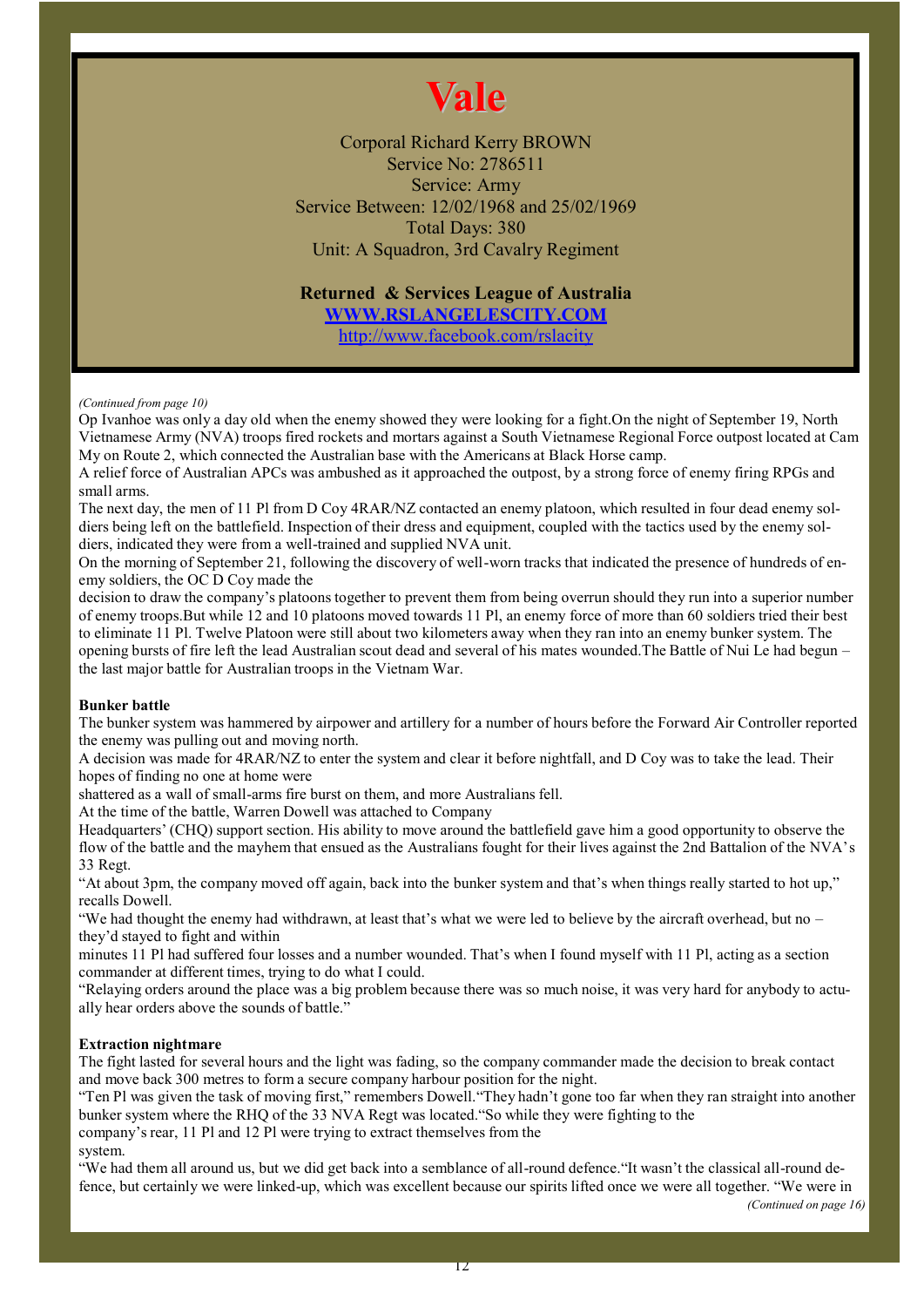#### *Continued from page 8*

This had an immediate impact on Taliban leadership and operations and caused him concern over which location would be targeted next. Tarin Kowt, which had for long been the obvious insurgent target, was now too difficult to get to. The insurgents were clearly frustrated by this direct challenge on areas they considered heartland and this operation contributed to the Taliban calling off the summer offensive which it had heralded last year.

#### *Insurgent sanctuaries*

Insurgent sanctuaries must be sealed off. The RTF4 operation at Baluchi demonstrated that the insurgent capacity is like a fish that needs the sea of the people to survive. Insurgents must undertake logistic, recruiting and financing operations. These can be targeted and disrupted fairly easily if they can be identified. Cutting off the insurgent from sanctuaries hurts his practical capability, but also affects his will. The capture of Baluchi by RTF4 meant that the Taliban could not move his casualties from adjoining areas to safer zones without being interdicted and the implication for his local fighters was that even a wound could be a death sentence. However, the one issue that continues to plague the Afghan situation is the presence of Taliban sanctuaries in Pakistan. Whilst RTF4 could do many things, it could not deal with those sanctuaries. While they are an exceptionally difficult issue to deal with, the problem in Afghanistan would disappear overnight if the sanctuaries in Pakistan were closed.

#### *Information operations – the ʻvital ground'*

To the Taliban, information operations are the number one priority over all other lines of operation. Taliban activities are all aimed at presenting the Taliban viewpoint to the world and driving home the key themes in local communities. Where basic information does not cover their requirements, fabrication and lies will suffice and, if they fail, intimidation and murder will be used. Taliban night letters are infamous for warning locals that they are being watched and any effort to aid NATO will result in instant death. Do not doubt how quickly the insurgent is able to pass information through the tribal network on how well they are doing and how badly NATO is going. And do not underestimate how much interest there is even in rudimentary parts of Uruzgan as to what the Dutch and Australian public think of operations by their soldiers. Every Australian casualty is claimed and reported within Uruzgan as well as comments made by our senior generals and politicians. Thought pieces in Australian papers very quickly become major evidence used by Taliban insurgents to demonstrate at grass roots level that Australia, or the west, does not have the commitment to stay the distance. There has been a lot of speculation in the Australian press about how things are faring. I have read a wide variety of opinion on the present situation in Afghanistan that describes itself as informed but is surprisingly unaware of what Australian forces have been doing. Part of my intention today is to overcome that ignorance. What much of this commentary proves to me is there is a wide disjunction between what is happening in the field and what is being portrayed in the newspapers.

#### *Operational plan*

I was very surprised when, on my arrival in Tarin Kowt, General Hindmarsh gave me a campaign plan which told me where I was to operate and what to achieve. Commanders are taught that they should make their own plan, putting into practice all their brilliant ideas. I was, however, being told what to do! It is vital in an insurgency with long delivery times, though, that each piece of the puzzle fits into the others over a number of troop rotations. Having worked with the plan for six months, I now think it is absolutely the right plan and is a vital part of the way Australia links the tactical effort with the strategic outcomes. I have no doubt that, if we follow it until 2012, we will have won in Uruzgan.

#### **Additional Observations**

*Combined arms operations* work, yet we do not train in combining arms at a low enough level currently. The combined arms capability of a counter-insurgency-trained platoon commander must exceed that of a conventionally trained platoon commander enormously. Our platoon commanders deployed organisations in the ʻthree-block' war that were exceedingly complex and highly powered. A usual platoon team included infantry, Bushmaster and ASLAV combat arms, supported where necessary by Apache gunships, 155mm self-propelled howitzers, mortars and a range of aircraft from A10 harriers to B1 bombers. He also usually had an unmanned aerial vehicle, and human and signals intelligence teams or access to them. He had at least one section of engineers, a team of dog handlers and often explosive ordnance destruction assets. The public affairs team was often part of his patrol and sometime he had Australian electronic and print media journalists within his team. He was operating often in built up areas against an enemy that disguised himself as local people and had no hesitation in

*(Continued on page 14)*

### **Got a Story to Share?**

Do you have a story to share with your fellow troopers. We are always on the look out for new writers and new material for our newsletter.

At the moment we are looking for:

- personal experiences with your life in an armoured corps unit.
- Stories and photos from our recent overseas operations in Timor, Iraqa and Afghanistan
- Technical articles on vehicles and equipment used .

Everyone who has served in the Army has at least one story that would be of interest to RAACA Members, so get in touch with us and get it into print for posterity. We can provide help and advice if you are not confident of your writing ability. Email raacansw@defence.gov.au or ring on 02 8335 5209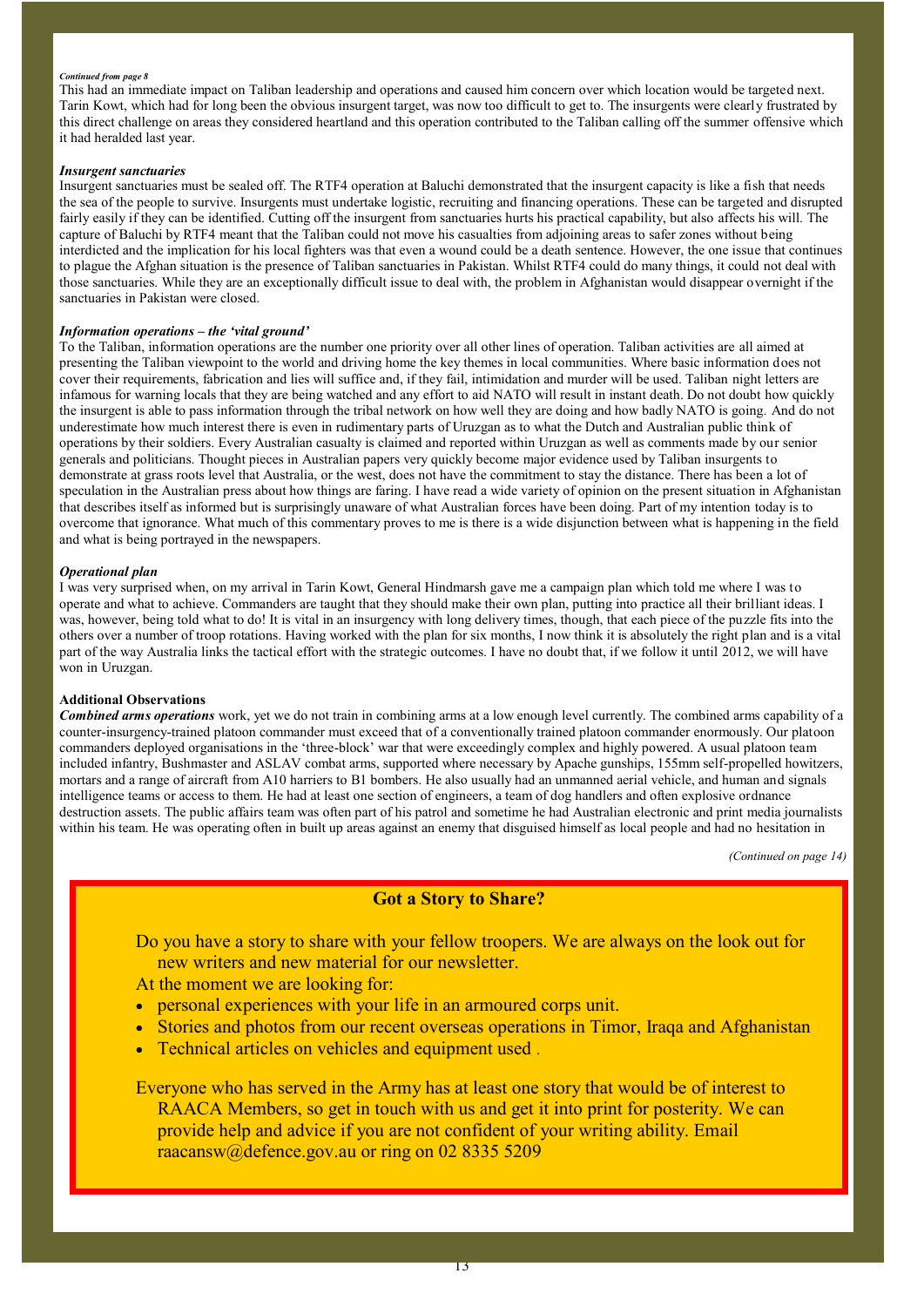causing indiscriminate damage using rockets, bombs or IEDs. Counter-insurgency is often thought of as a slow ʻhearts and minds' issue that happens with lots of touchyfeely activities and little actual combat. Far from it – counter-insurgency is an extremely high tempo mix of charged issues and is a far more complex and vibrant scenario for a newly-graduated lieutenant than any in a conventional landscape.

**Bushmaster** is an excellent piece of equipment; almost perfect for this conflict. It has won the admiration of those who use it and is far more capable of a wide variety of roles than previously acknowledged. Our convoys were led by two or three Bushmasters with ASLAVs ready in support. Soldiers were confident in the ability of the Bushmaster to protect against IEDs and felt sorry for other nations who had to deploy ʻoutside the wire' in less capable vehicles. We used the Bushmaster extensively in overwatch and fire support roles and at the centre of most road blocks. Logistically it works well and we even replaced an engine pack in the field after it was flown in by Chinook.

*ASLAVs*, now venerable, performed sterling service, although mechanical difficulties are developing, particularly with the fuel pump. We did not fit rocket screens to our vehicles.

*Human intelligence* is a vital component of counter insurgency. Given another 30 people, I would have made them all human intelligence operators so as to better understand the province and what is going on threat-wise and community-wise.

**Engineer route clearance** is never rapid. It has to be done by brave individuals going over ground slowly trying to come to grips with a wellprepared and dedicated enemy. Our vehicles enabled us to avoid IEDs by using unlikely routes, but where we had no choice of route, the route had to be checked.

*Women's roles in combat* and perceptions related to them have changed. There is no frontline in an operation like this. All soldiers, male and female, in the RTF shared the same risks and threats as each other. Females were expected to be shooter on vehicles, man vehicle checkpoints and do sentry duty behind 0.50 calibre machine guns and Mark 19 grenade launchers. The days of arguing about what women can or cannot do in the Army are over.

#### **Conclusion**

We are making a real change in Uruzgan. The improved construction standards, employment opportunities, stimulated economies and rebuilt tribal structures will remain long after we have departed. Indeed, we are winning in Uruzgan and, ultimately, the international community will win in Afghanistan. You are part of Afghanistan's information war, so thank you for the opportunity to explain what is happening in Uruzgan and why it is going so well.

**The Author:** Lieutenant Colonel Stuart Yeaman graduated from the Australian Defence Force Academy in 1990 into the Royal Australian Engineers. He has served with 17th Construction Squadron, 1st and 3rd Combat Engineer Regiments, and 6th Engineer Support Regiment (as commanding officer, 2007-08); on Headquarters 1st Division and Army Headquarters; and in the Department of Defence. He graduated from Australian Command and Staff College in 2001 with the Blamey Prize; and was Director of Coordination for Army in 2006. From April to October 2008, he led Reconstruction Task Force – Rotation 4 to Afghanistan.

#### Notes:

1 Attended by 101 members and guests

2 E-mail: stuart.yeaman@defence.gov.au

3 Australia deployed a special operations task group (SOTG) into Uruzgan in 2002. A reconstruction task force (RTF) replaced it in 2006. Since then the RTF has been joined by unmanned aerial vehicle and Chinook medium-lift helicopter detachments and the SOTG has returned.

4 Some 20 million Pashtuns inhabit southern Afghanistan and northwest Pakistan. The Afghanistan-Pakistan border, the Durrand Line, is a long-standing source of contention. 5North Atlantic Treaty Organisation

6 RTF4 was replaced by a mentoring and reconstruction task force with an additional task – the formal training of Afghan Army elements.

7 In the process, the Combat Team passed through Alexander the Great's major campsite on the southern Afghan plain (now Kandahar) and his forward fortress at the foot of the mountains at Oalat

8 OPLAN 2012, for which the credit must go to Major General Mike Hindmarsh, recently our commander in the Middle East. Its details are classified. United Service 60 (2) June 2009 Page 23 Dutch and Australian soldiers conducting a joint patrol in Baluchi, Uruzgan Province, on 23 September 2008 preparatory to the ʻhand over' of Patrol Base Qudus, which was built in Baluchi by the Australian Reconstruction Task Force.

#### The following was received from Ron Baikie, previous editor of Armour

Anzac service at Clarke Cemetery, Angeles City. The US vets always support the service. The key speaker was Paul Baker, Security Manager at the Australian Embassy, ex B Sqn 1AR Cheers, Ron



David Baikie (8/9 RAR), Ron Baikie, Lee Townsend

Flags, Aust, NZ, US, Philippines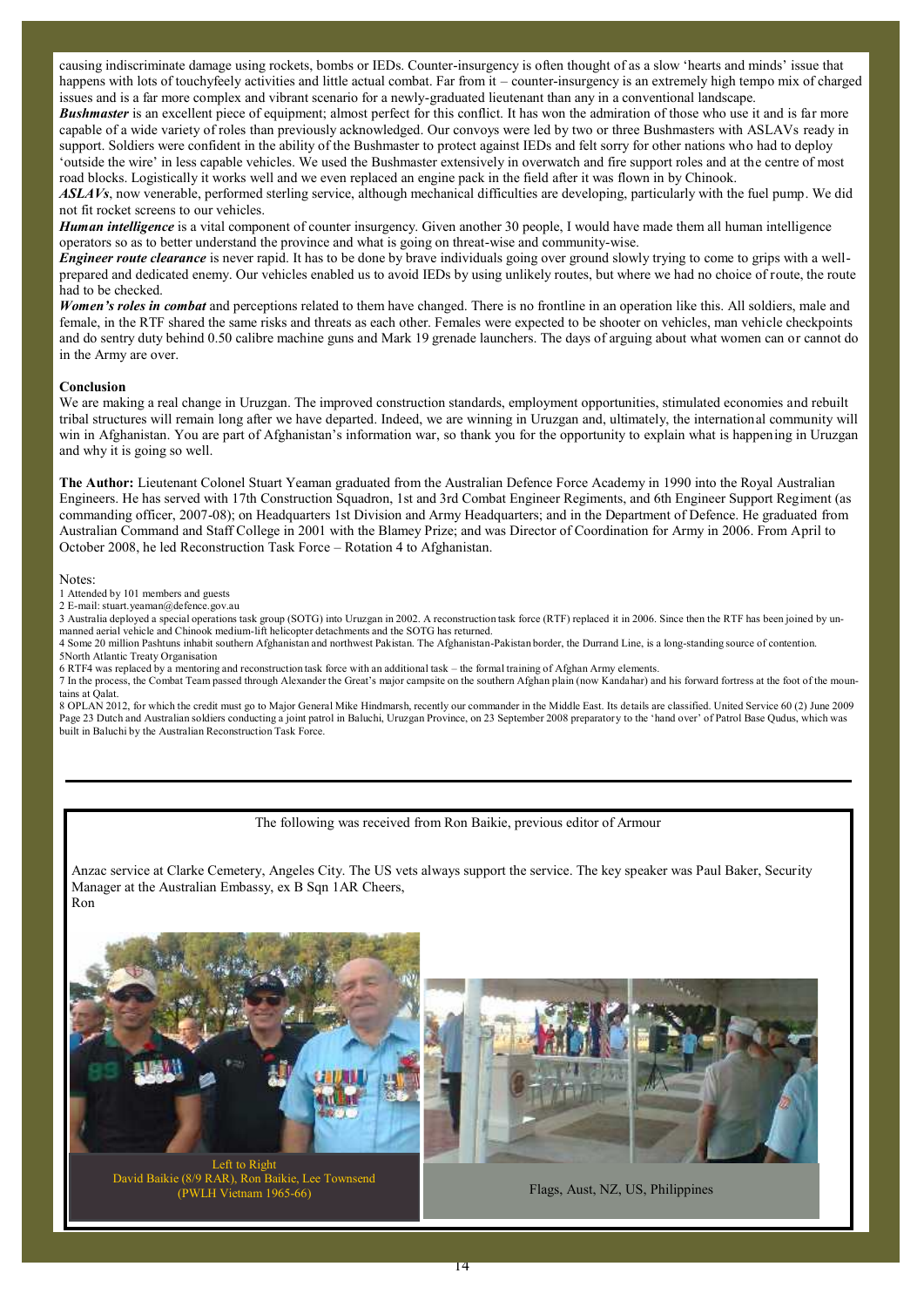## **Lest we Forget We regret to advise the passing of the following members**

COL McLean, G.B Tun Tin, J (Jeffery) ex 3 Cav Dutton, J.H Corbett, John Mathew (Shorty) Farthing, P.H Clabby, T Thomas, J.L (ex 2/6 AR)

Lamb, J (Jack) S/SGT Vickery, K.V (ex 12/16 HRL) CPL Brown, Richard (ex 3 Cav) SGT Stringall, T.D MAJ Gilchrist, J (Fwd Del Tp SVN)

### **We are extremely grateful for the following individuals and associations for their donations to the National Boer War Memorial project between January 2013 to April 2013**

| J. Haynes                | Mortdale RSL Sub Br.     | <b>RNSWL</b> Association         | <b>Betty Flowers</b>       |
|--------------------------|--------------------------|----------------------------------|----------------------------|
| Callala Beach RSL Sub Br | Marie Filmer             | <b>Trevor Bail RFD</b>           | Joyce Morris RFD           |
|                          |                          |                                  |                            |
| John May RFD             | Norman Treganza RFD      | Gwenda Dillon RFD                | Michael Doyle RFD          |
|                          |                          |                                  |                            |
| Judith Yorston RFD       | <b>Richard Jones RFD</b> | M. McGovern RFD                  | Manila RSL Sub Br.         |
| Stuarts Point RSL Sub Br | Iris Edge                | <b>Barbara Clarke</b>            | Julie White                |
| Harry Learoyd            | Batlow RSL Sub Br.       | Gunddagai RSL Sub Br.            | Bermagui RSL Sub Br        |
| Henty RSL Sub Br.        | Crookwell RSL Sub Br.    | James Looney                     | Laurie Wright              |
| <b>Karen Oliver</b>      | John Riddington          | James Lutz                       | John & BA Sandilands       |
|                          |                          |                                  |                            |
| Col A. Bewley            | Laurence Martins         | <b>Malcom Bullus</b>             | National Service Assoc ACT |
| Fred Blatchford          | Diana Holloway           | John Merritt                     | Robin Dodd                 |
|                          |                          |                                  |                            |
| Patricia Watson          | Geoff Baker              | <b>Charles Cornell</b>           | Phil Thompson              |
| <b>Guy Griffiths</b>     | Elizabeth Anne Humphreys | Dr. PCM Wilson                   | <b>Bill Ford</b>           |
| Leila Cassady            | Maureen Holz             | Joseph Lewis Hughes              | Camberwell RSL             |
| <b>Hilda Bartley</b>     | John C Davies            | Pamela Delasey                   | Nancy Bradshaw             |
| RAE Assoc WA Inc         | Helen Wynd               | John c Morrison                  | Bexley RSL Sub Br          |
| lan A Surplice           | <b>Thomas Tait</b>       | lan Hutchinson                   | Rosemary Taffijn           |
| <b>Stuart Haynes</b>     | Janice Winter            | Colin McRae                      | National Service Assoc NSW |
| <b>Betty Forsyth</b>     | <b>BF Castellari</b>     | <b>Beryl Harris</b>              | Raymond Mercer             |
| EJ Hart Group PTY        | <b>Judith Emmett</b>     | Jim Poyner                       | John Morkham               |
| <b>Shirley Teaque</b>    | Dianne Prince            | Sandra Murray                    | <b>Brett Courtenay</b>     |
| John Payne               | AJ Hutton                | <b>Roy Davis</b>                 | ET Hunter                  |
| Sandra Adamson           | Lynne Damaschun          | <b>GR Wilson</b>                 | <b>Hilda Bartley</b>       |
| Mary Carter              | RT & RM Middleton        | <b>Graham Templeton</b>          | Gwen Dundon                |
| John Molloy              | P George                 | National Service Ass Syd Nth Sub | Balranald RSL Sub Br       |
| C Robson                 | Dr Allan Johnson         | Kevin B Collins                  | Bondi Jct RSL Sub Br       |
| EJ Keogh                 | Charles Walsh            | David Sheekey                    | Catherine O'Donnell        |
| Antony Larnach-Jones     | <b>Roy Davis</b>         | Vern Judd                        | <b>Horace Cross</b>        |
| David Leece              | Bridgetown RSL Sub Br    | Nyngan RSL Sub Br                | Wilma McCubbin             |
| John Bell                | Mason Murtagh            | <b>Braidwood RSL</b>             | Robert Talbot              |
| Leigh Shearwin           | Ken Short                | Mary Dorney                      | Randolph Cass-Dunbar       |
| Sophie Haynes            | <b>GJ Leis</b>           | Merv G Mills                     | John Hitchen               |
| <b>Terry Nixon</b>       | JT & MP Belling          | Louis Horsburgh                  | Jennifer Anderson RFD      |
| Gwenyth Lodge RFD        | Dawn Williamson RFD      | Three Springs Arrino RSL         | Margaret White             |
| Dave Ferguson            | <b>Lockhart RSL</b>      | Robin Ferenezi                   | City of Sth Perth RSL      |
| William Burger           | Aj Chanter               | Faith Bell                       | G T Murphy                 |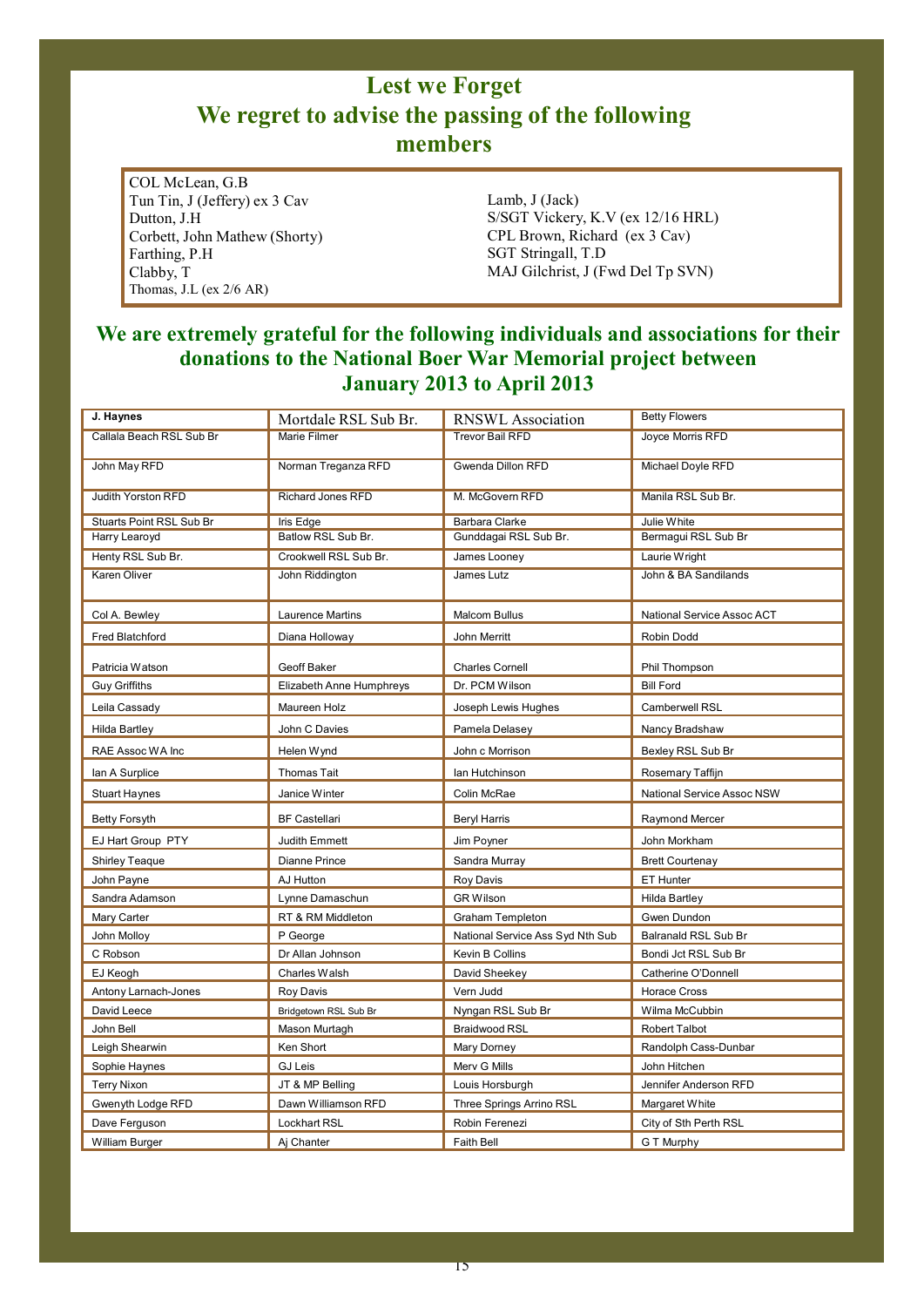#### *(Continued from page 12)*

contact all the way around and the NVA from RHQ had observation posts in the trees, which were directing fire into us. "In the end we didn't extract ourselves – we had to stay because it was last light and we couldn't move.""Then, at around about midnight, enemy activity seemed to slacken off and things

#### started to go quiet.

"We dropped the artillery back and we put in a very, very long night."There were wounded within our position that had to stay there because they couldn't get them out.

"As it started to get a bit darker and a bit quieter, it became a bit spooky as well."At that stage we didn't think the enemy had pulled back, as they'd shown during the day that they'd wanted to have a go."The thought in my mind was that the enemy wanted to knock us over to prove they'd pushed the Australians out.

"During the night, as the adrenalin started to wear off, that's when your thoughts start to wander."You think 'maybe I should have done something different years ago,' and 'am I going to get through this?'"

### **Personal reflections**

Warren remembers how his training took over from the natural instinct to flee."While you were scared, I don't think there was anybody so scared that they couldn't perform their tasks.""You also didn't want to let your mates down," he says. But the determination of the

enemy to close with the Australians was unnerving. Dowell remembers

how it put the men on edge because there was no indication during the day that the enemy would give up."We knew we were up against a determined, courageous enemy, so you started to think 'have I got it what it takes?', but again I had confidence in my training and especially in my mates around me.

"Another thing that comes vividly to mind was when I realised that one of my friends, a national serviceman named Private Ralph Niblett, had been shot."Ralph was the heart of the platoon – the joker – and when he got shot that really brought it home to me.

"I was in the process of losing a good mate, and that was just the way things were."Ralph Niblett, who had marched behind Dowell through Townsville to board HMAS Sydney, died after he was loaded onto a medical evacuation helicopter at Nui Le. He was due to return to Australia in a few weeks time.

#### **Searching for the dead**

"The hardest thing I had to do was to go back in to the system with members of the company and the Kiwis to retrieve the dead."We had to leave the bodies there during the battle, we would have taken more casualties if we had tried to get them out."As you can appreciate, in a hot tropical environment bodies tend to decompose quickly, but we had to get our fellows out so we went back and got them."

#### **Retirement**

WO2 Warren Dowell retired from the Army in 1990, ending a twenty-year career as an infantryman.

His last posting was to the School of Infantry, the school that had taught him the

basic skills he needed to survive on the battlefield in Vietnam.He still keeps in touch with friends in the Army, and is pleased to see that the Army's infantry training is still world-class.

Source: www.defence.gov.au/news/armynews/editions/1108/topstories/story21.htm

### **HEARTY WELCOME TO THESE NEW MEMBERS SINCE OUR LAST ISSUE**

**Lewis, P (Mrs) Darcy, G Britten, M.E. (Mrs) Simmons, V (Mrs) Terry Moore**



Cpl Dowell (centre) marches through Townsville to HAMS Sydney, immediately behind him is PTE Ralph Niblett who died of wound only weeks short of returning to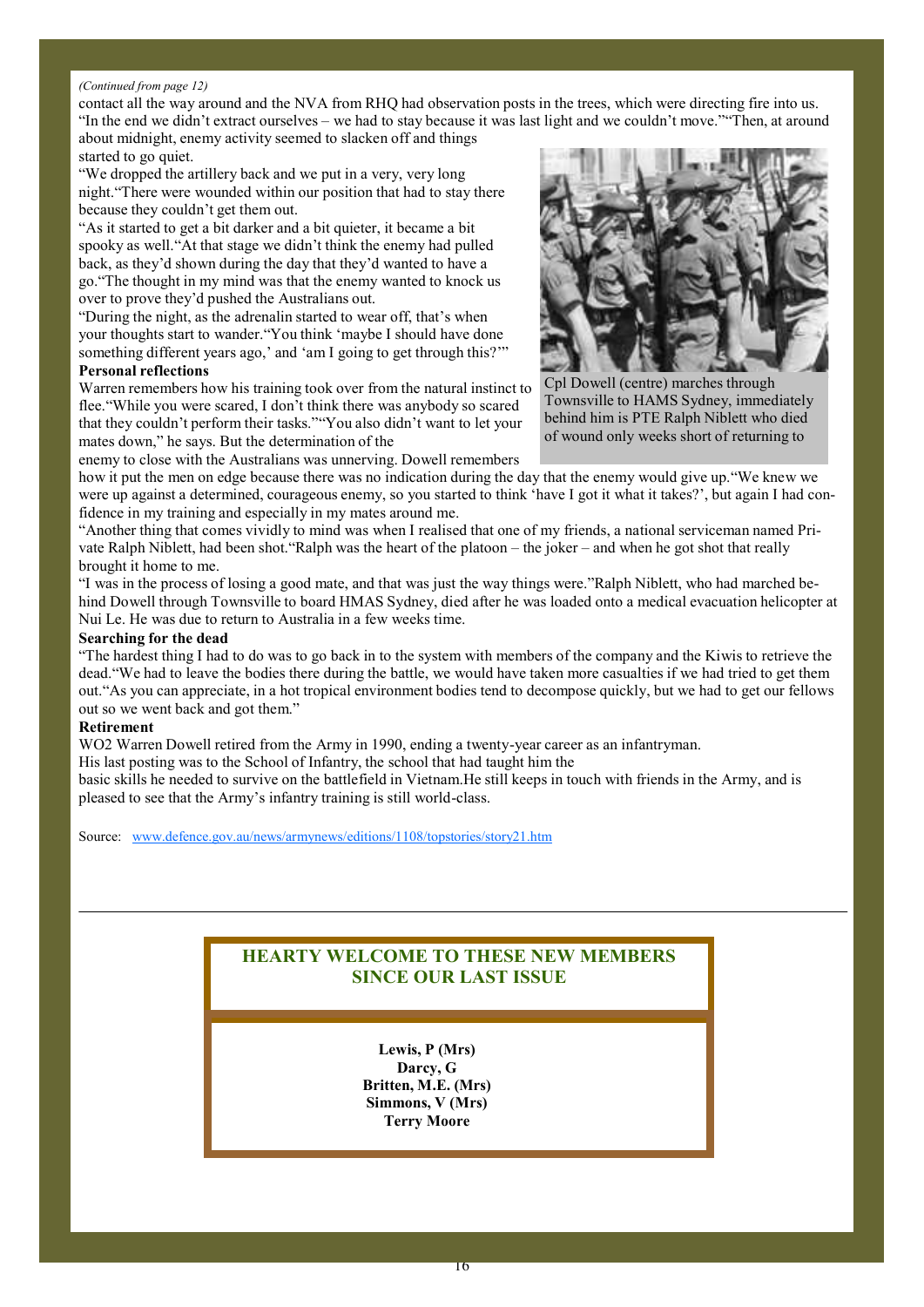### **Apr 2000 – 5 Apr 2002 2 Cav Regt Part of United Nations Transitional Administration East Timor (UNTAET)**

"Under the terms of the 5 May Agreements, on 19 October 1999, the Indonesian People's Consultative Assembly (MPR) repealed the law integrating East Timor with Indonesia. On 25 October, the security Council adopted resolution 1272 by which it established the United Nations Transitional Administration East Timor (UNTAET) to administer East Timor during a two to three year period of transition to independence.

In early 2000 Australia's commitment to East Timor was reduced to a Battalion Group and other smaller elements within UNTAET. Part of each Bn Gp was a troop of ASLAV from 2nd Cavalry Regiment.

Each Tp Gp that deployed to East Timor in support of a Bn Gp was made up of around 36 soldiers and had to be selfsufficient. The troops that deployed to Timor were structured to give support to a light infantry battalion. The ASLAV-25 were used primarily as a show of force and area domination, as well as provide additional night observation capability. The ASLAV-PCs were used to provide up to a platoon lift. The ASLAV-S provided a surveillance detachment. The ASLAV-A was to provide the BN with an ambulance and the echelon was structured to support the troop in its normal capacity.

It quickly became evident during pre deployment training and initial operations that the troops could operate independently or in cooperation with the infantry. As a result they were more independent and often tasked directly either by the OPSO or the CO. When scouts were employed they conducted numerous dismounted OPs by day and night, dismounted patrols away from the vehicles, intercepting and searching of IDPs, building clearances by day and night and acted as the dismounted element for the TP when on standby as BN or COY QRF. The vehicles in the TP conducted show of force patrols, route reconnaissance, area domination, battalion quick reaction, company ready reaction, route clearance, route denial, VCPs, mounted OPs, supported dismounted OPs, a convoy escort and acted as firm base during a contact. On occasions the ASLAVs within the echelon were used for patrols, reaction tasks, insertions and extractions of Recon Platoon and SASR elements. The surveillance detachments were tasked to watch the coast and sea approaches for infiltration. When the priority changed to the border region the limitations of not having a mast became evident although some sites provided good electronic line of sight along a significant stretches of the border. These proved very successful initially and keyed many reactions to detected crossings.

The last ASLAV Troop (V13) was withdrawn from East Timor.

The Regiment also provided personnel to other INTERFET and UNTAET units. " Ref No 90 p11-12 Nov 08

#### **Reference:** RAAC Homepage Defence Intranet

http://intranet.defence.gov.au/armyweb/sites/RAAC/comweb.asp?page=143239&Title=Corps%20History

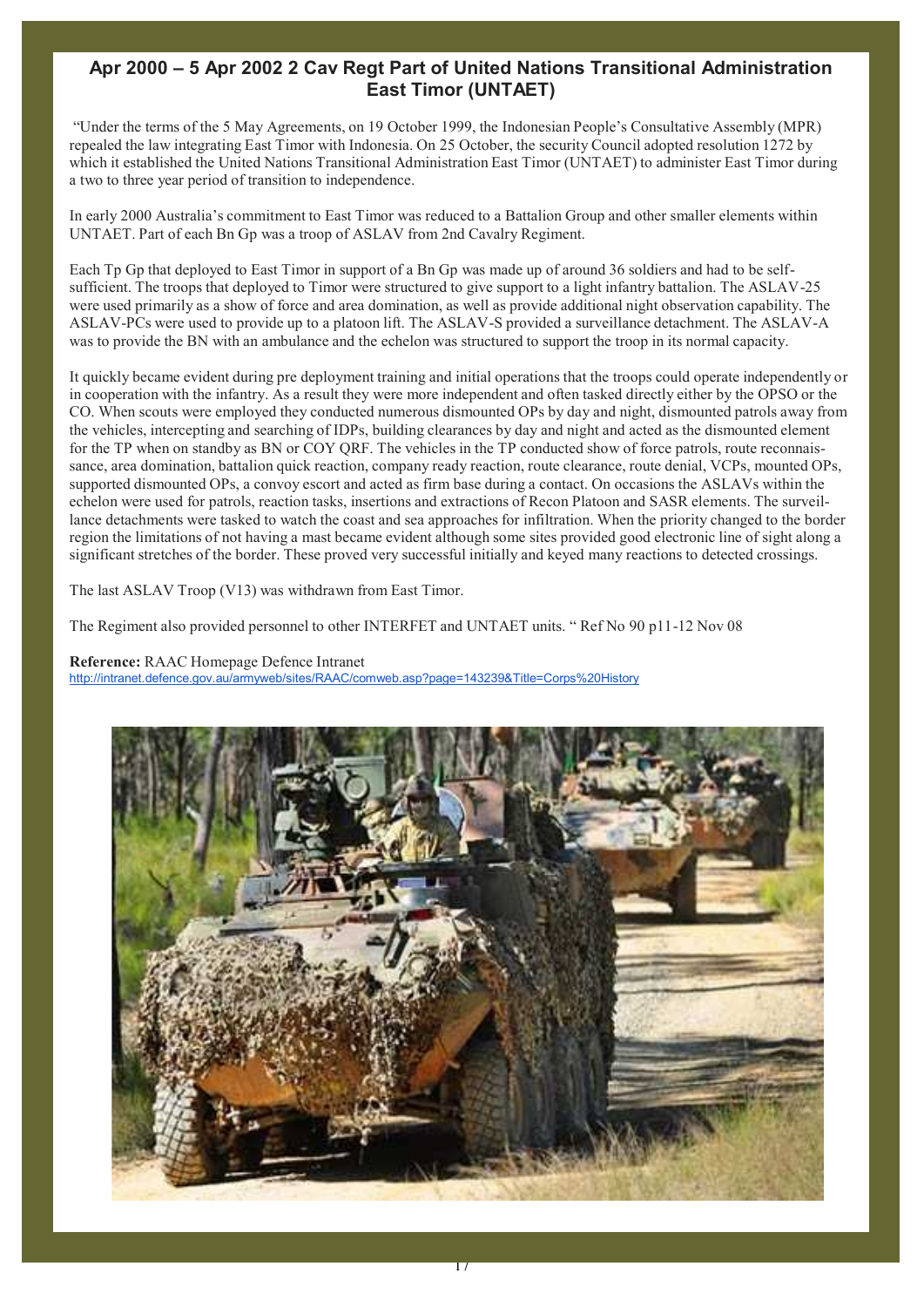

### **If anyone knows the where-abouts of the following members would they pleasecontact the RAACA Office**

| Members Name       | <b>Last Address</b>                    |
|--------------------|----------------------------------------|
| Mrs. S.R. Barrett  | Po Box 848, Gordonyale Qld 4865        |
| Mr. L.S. Black     | 7, Tandara Court, Black Rock Vic. 3193 |
| Mr. A.J. Brown     | 86, Griffin Ave., Tamworth NSW 2340    |
| Mr. D.A. Coleman   | PO Box 1049, Murwillumbah NSW 2484     |
| Lt. Col. F. Danger | School of Armour, Puckapunyal Vic.3662 |
| Mr. B. Golding     | Box 6061, Kincumber NSW 2251           |
| Mr.M.J. Hayes      | 1 Shamrock Pl., Orange NSW 2800        |
| Mr. D. McRoberts   | PO Box 421, Croydon Hills Vic. 3136    |
| Col. R.J.H. Noble  | 6, Piper St., Ainsley ACT 2692         |
| Mr. S.K. Porto     | PO Box 602, Cowra NSW 2794             |
| S/Sgt K.V. Vickery | 15/243 Donelly St., Armidale NSW 2350  |

### **Change of Address**

To change your mailing address, please fill in the new address below and return **the complete page** to: RAACA (NSW Branch) Membership Officer, Building 96, Victoria Barracks, Paddington NSW 2021

Name:

### **PLEASE USE BLOCK LETTERS FOR ALL EXCEPT FOR EMAIL**

Members are thanked for their response to the request to receive Armour by email.

Due to that response with this issue we have sent Armour by email to all who have requested it.

If this doesn't suit anyone or you would like to receive Armour by email please contact the office and we will adjust the list and send a paper copy.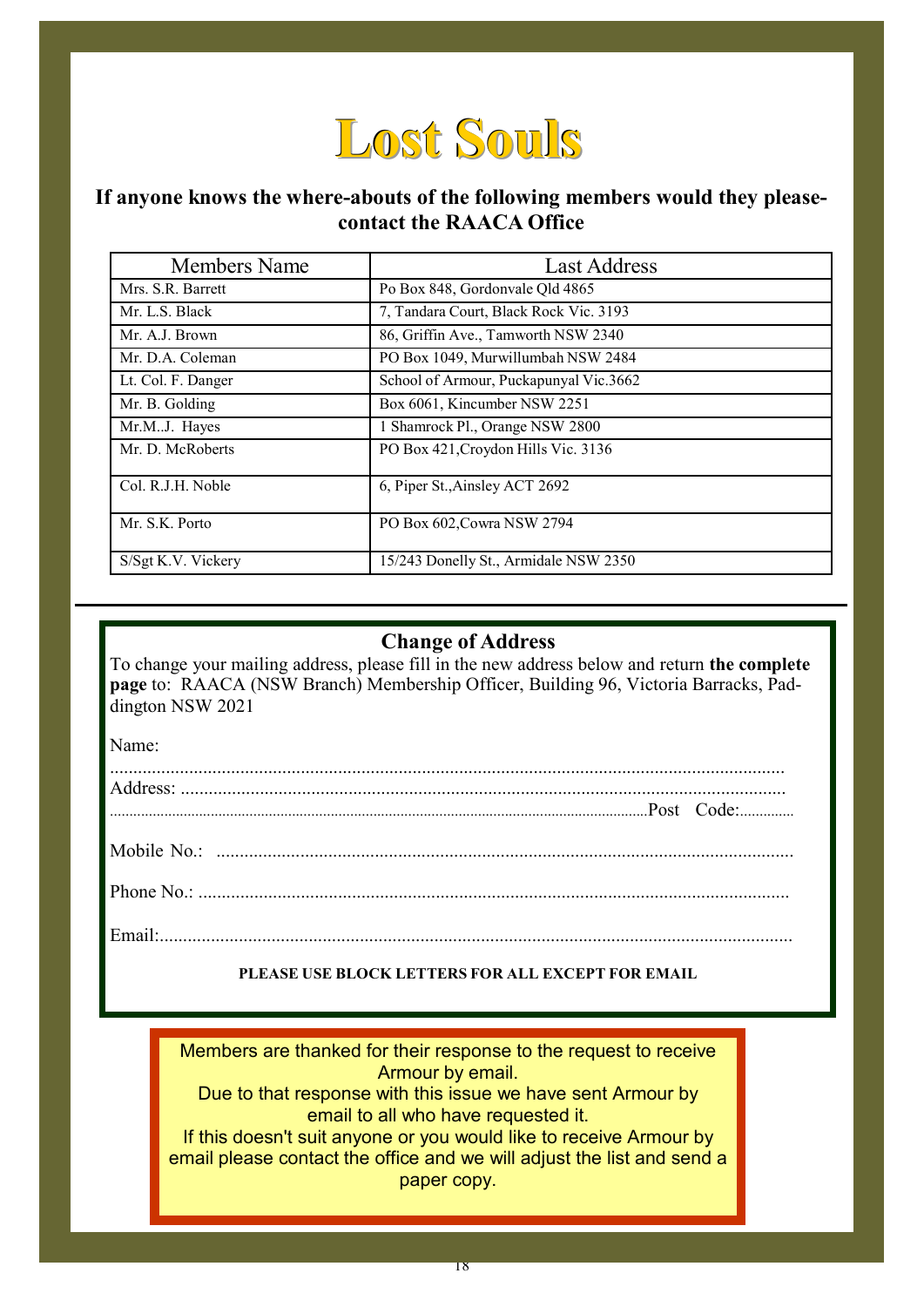## **2 Cav News**



By TPR Gaut-Tye

This year is looking to be another busy year for the 2nd Cavalry Regiment with the Regiment taking on a large number of commitments outside of its conventional role. The unit is now utilising multiple

vehicle platforms including the ASLAV, M113AS4 and the Bushmaster. To facilitate this expanded capability, the Regiment has been restructured in several areas.

A Squadron has been re-tasked as an APC Squadron, which is now detached to the 1st Armoured Regiment in order to provide an APC capability for the 1st Armoured Cavalry Regiment (1ACR) trial. With this has come the challenge of taking on a new vehicle, the M113AS4, and learning a new role.

C Squadron is continuing to train within its conventional reconnaissance role. The addition of a new surveillance troop will provide a new and enhanced capability to the Squadron through the use of the surveillance variant of the ASLAV. C SQN is also manning the reconnaissance squadron mounted in the ASLAV family on vehicles for the ACR trials in addition to their other commitments.

So as to better facilitate 2 Cav's commitments for the year, RHQ has been divided into RHQ deployed and 2 Cav Rear. RHQ Main will deploy as the command element of Advisory Task Force 2 (ATF-2), while 2 Cav Rear will remain behind to ensure that the regiment continues to move forward during this busy time.

RHQ and elements of B Squadron (Bushmasters), along with a Company from 7 RAR, have formed (ATF-2). Their role will be to advise the Afghan National Army's 4th Brigade as well as assisting with the withdrawal of coalition troops from Uruzgan Province.

Support Squadron will retain its role in supporting the Regiment, including the continued maintenance of A and B Squadron's vehicles as part of rear details within the unit. Some of its members will also be deploying with FSU to Afghanistan.



Soldiers of the 2nd Cavalry Regiment on patrol in the streets of Dili, East Timor (1999) Photograph by Corporal Darren Hilder

Additionally, the Regiment remains dedicated to various charities and public events, continuing it's involvement with events and organizations such as Legacy, ANZAC day as well as the unit's birthday later in the year, to name a few.

Reprinted from NT ARMOUR, Newsletter of the Royal Australian Armoured Corps Association Incorporated (NT Branch) ISSUE NO 27 May 2013